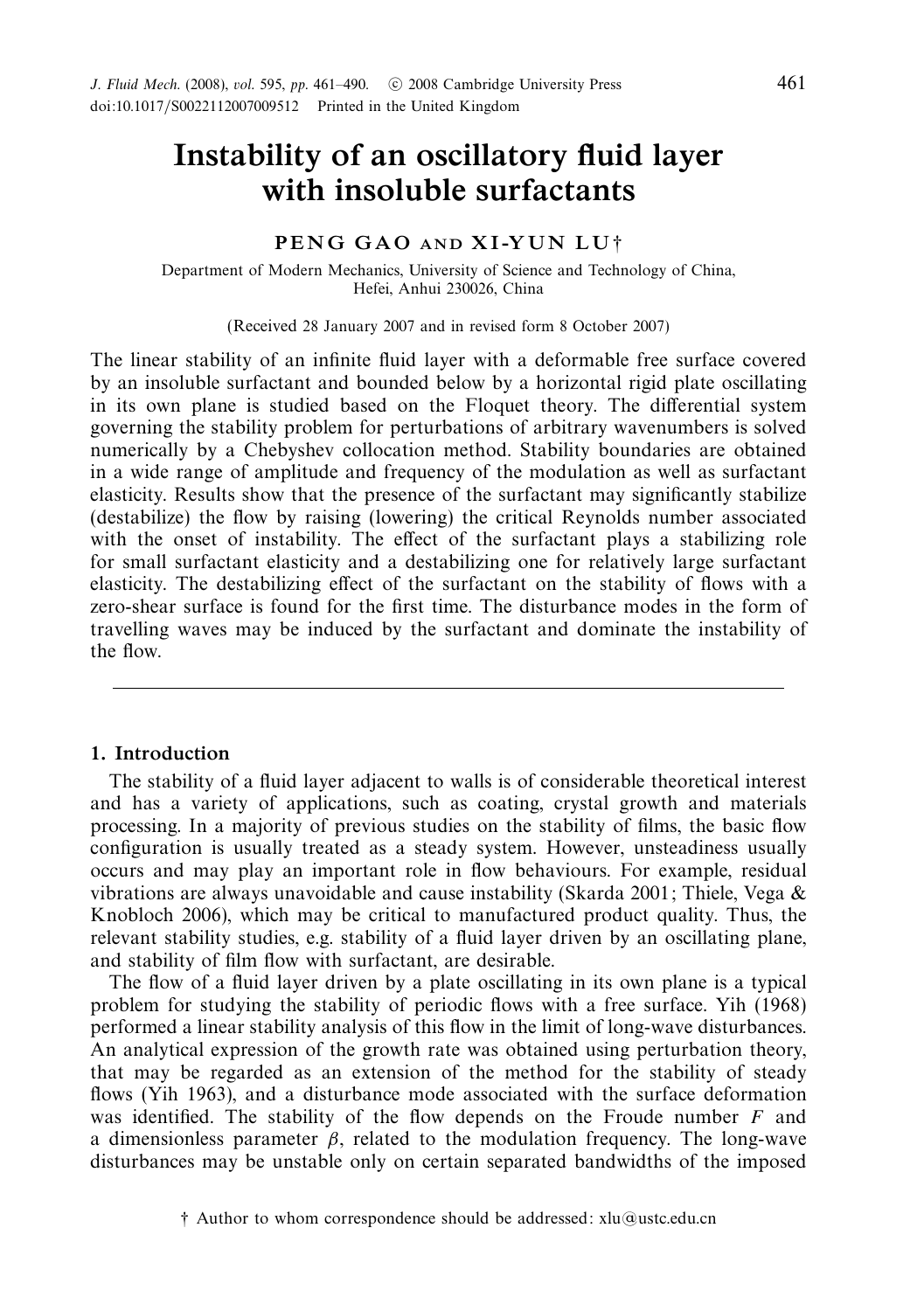frequency. The instabilities, if they exist, occur for sufficiently large amplitude of modulation in the presence of gravity and for any non-zero amplitude in the absence of gravity. By extending the long-wave analysis of Yih (1968), the linear stability of the same flow with arbitrary wavenumbers was further studied by Or (1997). The differential system was solved numerically based on Floquet theory. A new type of instability related to finite-wavelength disturbances occurs when the Reynolds number *R* exceeds a threshold. The curves in the (*R*, *β*)-plane, indicating the variation of the critical Reynolds number for finite-wavelength instability, branch off a family of openended loops corresponding to the long-wave stability boundaries of Yih (1968), and fill the gap of the imposed frequency where long-wave modes are stable. Moreover, some parts of the long-wave stability boundaries are not associated with criticality owing to the competition of the finite-wavelength instabilities. Both the long- and finite-wavelength neutral modes are synchronous with the modulation and evolve in the form of standing waves. In related work, Or & Kelly (1998) also performed a linear stability analysis of the flow with the combined effect of oscillatory shear and themocapillarity.

For two-fluid oscillating flow systems, Coward & Papageorgiou (1994) considered the long-wave stability of a periodic Couette flow confined between two plates, with one of them oscillating with time. The instability owning to the viscosity stratification can be either stabilized or destabilized by the oscillations. Similar conclusions were also obtained by Coward  $\&$  Renardy (1997) in studying a periodic two-layer Couette–Poiseulle flow. The linear stability of oscillatory two-fluid Couette flow was also investigated by King, Leighton & McCready (1999). In addition to a linear stability analysis, the interfacial instability was also studied experimentally between two concentric cylinders. Both theoretical and experimental results agree well with each other. Halpern & Frenkel (2001) studied the nonlinear stability of an oscillatory Couette film flow, focusing on the density stratification.

The instability of the oscillatory free surface is strongly controlled by the surface tension, which is usually assumed to be uniform. The surface tension may be very sensitive to the presence of surface-active agents or surfactants, which may play an important role in free-surface problems (e.g. Sarpkaya 1996; Shen, Yue & Triantafyllou 2004). The variation of the surfactant concentration induces a spatial gradient of the surface tension and accompanying Marangoni traction, leading to an additional disturbance flow field in the fluid layer. This disturbance flow together with the perturbations in the basic velocity profile in turn affects the deflection of the surface on the one hand, and causes local accumulation and the dilution of the surfactant by the advective effects on the other hand. This closed-loop process results in different stability characteristics of the flow compared with the cases in the absence of the surfactant.

It is believed that the presence of an insoluble surfactant has a stabilizing effect on the stability of single-fluid systems, which are usually accompanied by a zero-shear free surface. For gravity-driven film flows down an inclined or vertical wall, the most dangerous mode has an asymptotical zero wavenumber (Yih 1963). Whitaker& Jones (1966) and Lin (1970) performed a long-wave analysis for the stability of surfactant-laden films and found that the critical Reynolds number associated with the Yih mode was raised, indicating a stabilizing effect of the surfactants. Pozrikidis (2003) examined the same problem for perturbations of arbitrary wavenumbers but in the limit of vanishing Reynolds number, and found another so-called Marangoni mode due to the presence of the surfactant, in addition to the Yih mode associated with the surface deflection. The rate of decay of the Marangoni mode is less than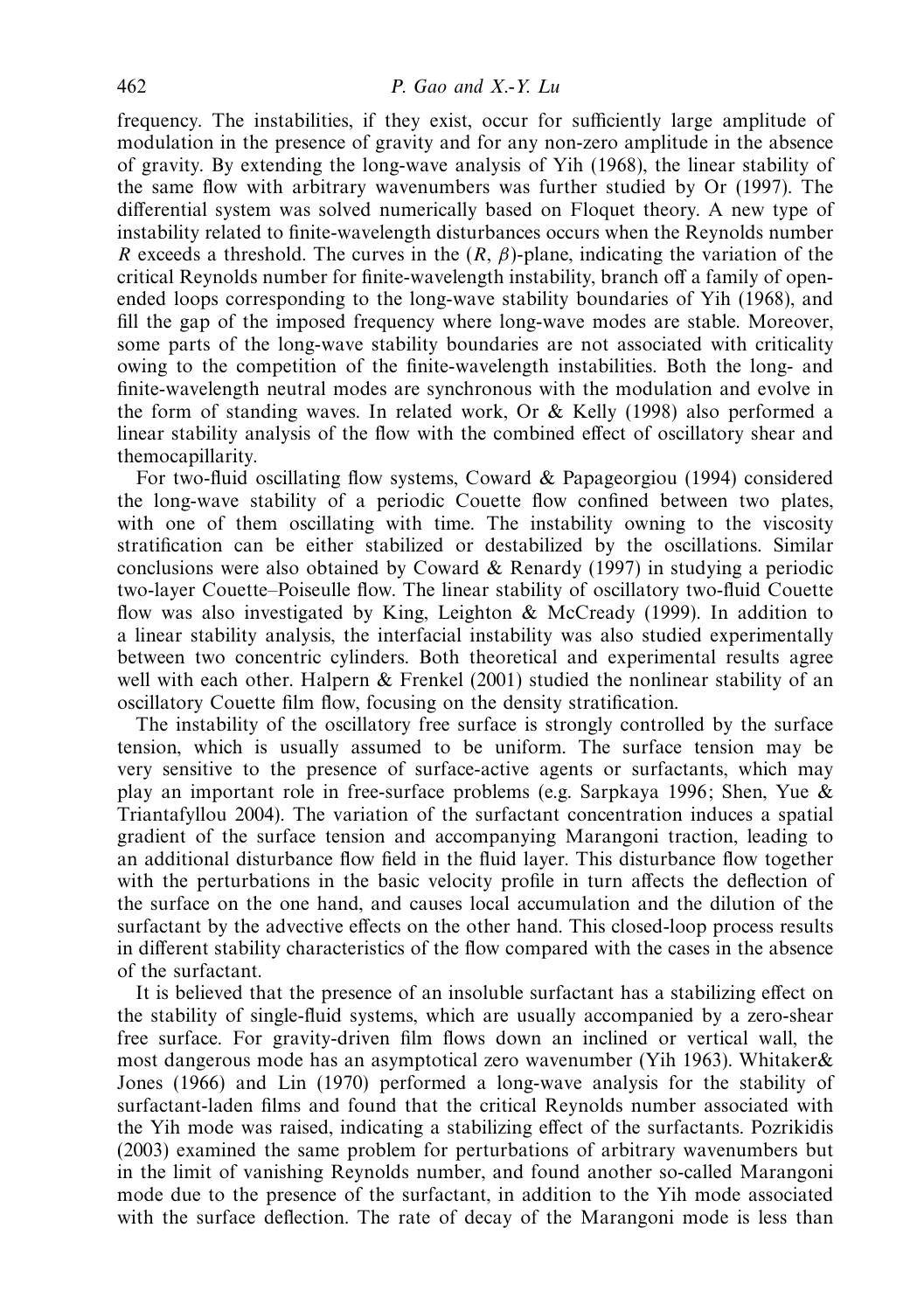that of the Yih mode for any wavenumber, so that the presence of the surfactant is regarded as destabilizing in this sense. Blyth & Pozrikidis (2004a) carried out a stability analysis of a surfactant-covered film flow by numerically solving the Orr– Sommerfeld equation for finite Reynolds number. They found that the variation of the Reynolds number hardly affects the growth rates of the Marangoni mode, which is always damped. Thus, the criticality is still determined by the growth of the Yih mode which is suppressed by the surfactant.

Some studies have demonstrated a destabilizing influence of an insoluble surfactant on the interface with a non-zero shear. Frenkel & Halpern (2002) performed a longwave stability analysis of two-fluid channel flows and revealed for the first time an interfacial instability induced solely by an insoluble surfactant. This instability occurs even in the limit of Stokes flow and disappears in the absence of the surfactant. The surfactant-induced instabilities for perturbations of arbitrary wavenumbers were also detected in their subsequent work devoted to the same problem (Halpern & Frenkel 2003). These findings were confirmed by Blyth & Pozrikidis (2004b), who proposed an analysis of the two-fluid channel flow using a lubricationflow model and extended the stability analysis into the nonlinear regime. The effect of small inertia on the surfactant-induced instability was addressed in Frenkel & Halpern (2005). Since a necessary condition for the occurrence of the Marangoni instability in Frenkel & Halpern  $(2002)$  and Halpern & Frenkel (2003) is the non-zero interfacial shear of the basic flow, Wei (2005a) studied the long-wave stability of a single-fluid film flow down an inclined plane by imposing an additional surface shear stress and found that the flow could indeed be destabilized by the presence of an insoluble surfactant. Both stabilizing and destabilizing effects of insoluble surfactants on the instability of a two-layer film flow were detected by Gao & Lu (2007).

The linear stabilities of both falling film and two-fluid channel flow systems were revisited by Wei (2005b). Two coupled evolution equations for the interface deformation and surfactant concentration in the limit of long waves and negligible inertia were derived. The equations for both the systems have similar forms. Thus, why the presence of the surfactant is stabilizing in one case but destabilizing in another is explained using the same framework. In addition, Wei (2005b) presented an argument that the existence of an interface shear of the basic flow is not essential for the existence of the surfactant-induced instability.

Although the stabilities of steady film flows in the presence of surfactants have been extensively investigated, the effects of an insoluble surfactant on the stability of an oscillatory fluid layer seem to have been overlooked in previous studies. To our knowledge, the only work is Wei, Halpern  $\&$  Grotberg (2005), who investigated the linear stability of surfactant-covered core–annular film flow driven by a periodic pressure gradient through a capillary. We performed a long-wave stability analysis of an oscillatory film flow with the surfactant effect (Gao  $\&$  Lu 2006a), and found that unstable regions in the parameter space shrink owing to the introduction of the surfactant, indicating a stabilizing Marangoni effect. The main purpose of the present study is to investigate how the finite-wavelength instability of the flow is affected by the presence of surfactants, and to demonstrate that an oscillatory free surface may be destabilized by the surfactants.

This paper is organized as follows. The physical problem and the mathematical formulations for the linear stability analysis are defined in  $\S$ 2. Numerical methods for solving the governing equations with arbitrary wavenumbers are presented in  $\S$ 3. Detailed results are given in §4 and some concluding remarks are addressed in §5.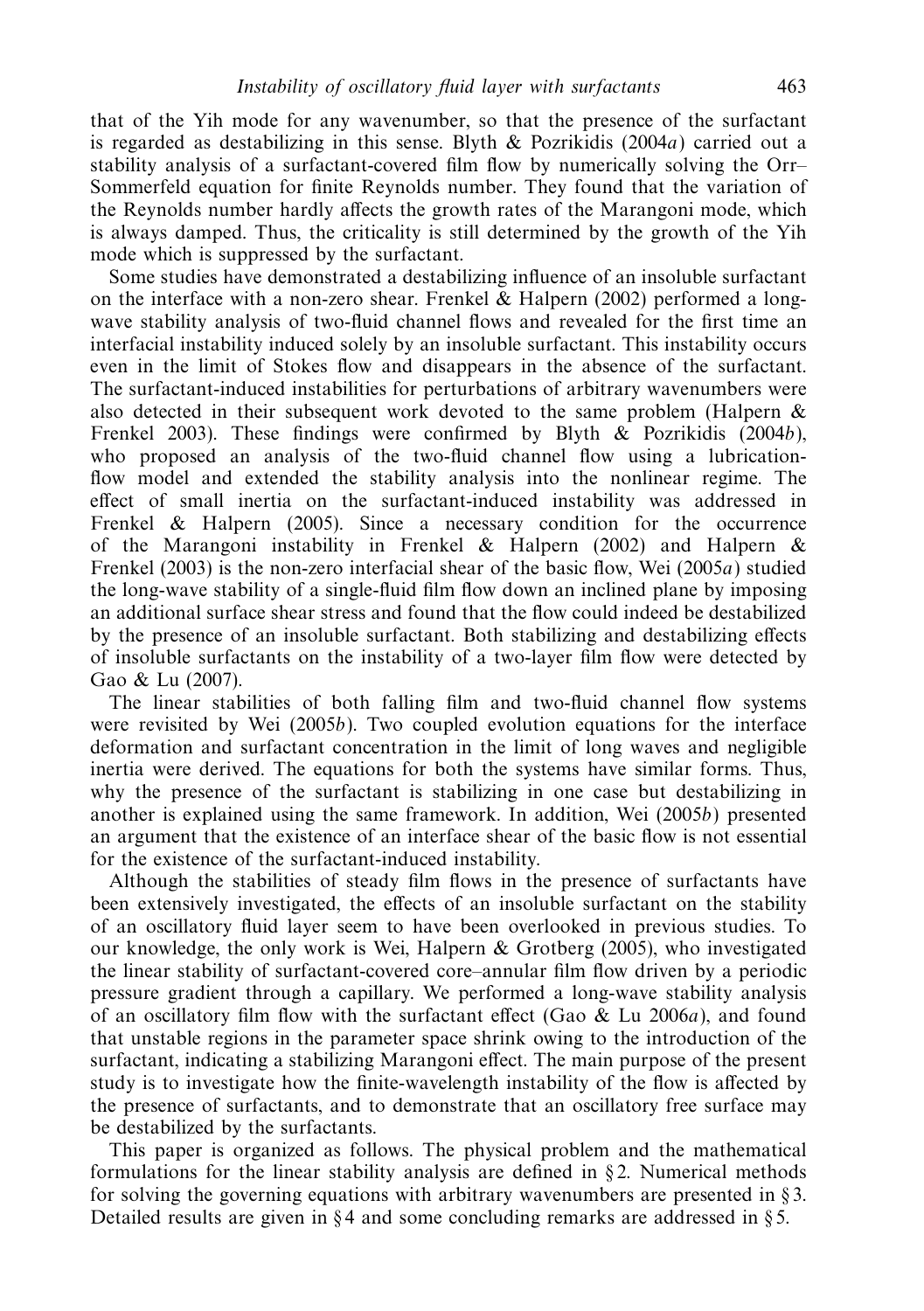

Figure 1. Schematic illustration of the flow configuration.

#### *2. Problem definition and formulations*

We consider the flow of a horizontal layer of incompressible Newtonian fluid with the density  $\rho$  and viscosity  $\mu$  (figure 1). The fluid layer is bounded below by an infinite horizontal plate, which oscillates in the *x*<sup>∗</sup>-direction with velocity  $U_0 \cos \omega t^*$ , where  $U_0$ is the amplitude of the oscillation and  $\omega$  is the modulation frequency. Here and below we use an asterisk to denote dimensional variables. The upper surface is deformable and is covered by a monolayer of insoluble surfactant. Let  $v^* = (u^*, v^*)$  represent the fluid velocity, with *u*<sup>∗</sup> and *v*<sup>∗</sup> being the velocity components in the horizontal and vertical directions, respectively. Then the motion of the fluid is governed by the Navier–Stokes equation and the continuity equation

$$
\frac{\partial \mathbf{v}^*}{\partial t^*} + \mathbf{v}^* \cdot \nabla \mathbf{v}^* = -\frac{1}{\rho} \nabla p^* + \nu \nabla^2 \mathbf{v}^* + \mathbf{g},\tag{2.1}
$$

$$
\nabla \cdot \mathbf{v}^* = 0,\tag{2.2}
$$

where  $\nabla = (\partial/\partial x^*, \partial/\partial y^*)$ ,  $p^*$  is the hydrodynamic pressure,  $v = \mu/\rho$  is the kinematic viscosity and *g* represents the acceleration due to gravity.

The free surface of the fluid layer is described by  $y^* = \eta^*(x^*, t^*)$ , and covered by a monolayer of insoluble surfactant with concentration  $\Gamma^*(x^*, t^*)$ , which is convected and diffuses over the surface. The governing equation of motion of the surfactant in moving curvilinear coordinates has been given in previous work (Stone 1990; Wong, Rumschitzki & Maldarelli 1996; Li & Pozrikidis 1997). Since only the two-dimensional stability problem is considered here, we use the one-dimensional transport equation for surfactant obtained by Halpern  $\&$ Frenkel (2003). Hence the surfactant concentration *Γ* <sup>∗</sup>(*x*∗*, t* <sup>∗</sup>) obeys

$$
\frac{\partial (H\Gamma^*)}{\partial t^*} + \frac{\partial}{\partial x^*} (H\Gamma^* u^*) = D_s \frac{\partial}{\partial x^*} \left( \frac{1}{H} \frac{\partial \Gamma^*}{\partial x^*} \right),\tag{2.3}
$$

where  $H = \sqrt{1 + \eta_{x}^{*2}}$  and  $D_s$  is the surfactant diffusivity. Owing to the presence of the surfactant, the surface tension *γ* <sup>∗</sup> will depend on the local surfactant concentration and hence varies in space and time. Since we are concerned with infinitesimal perturbations to study the linear stability of the flow, the relation between the surface tension *γ* <sup>∗</sup> and the surfactant concentration  $\Gamma^*$  can be approximated as

$$
\gamma^* = \gamma_0 - E(\Gamma^* - \Gamma_0), \tag{2.4}
$$

where *E* is a constant denoting the surface elasticity, and  $\Gamma_0$  is the basic value of the surfactant concentration, corresponding to a uniform surface tension  $\gamma_0$ . It is necessary to indicate that  $\gamma_0$  is different from the surface tension in the absence of surfactant.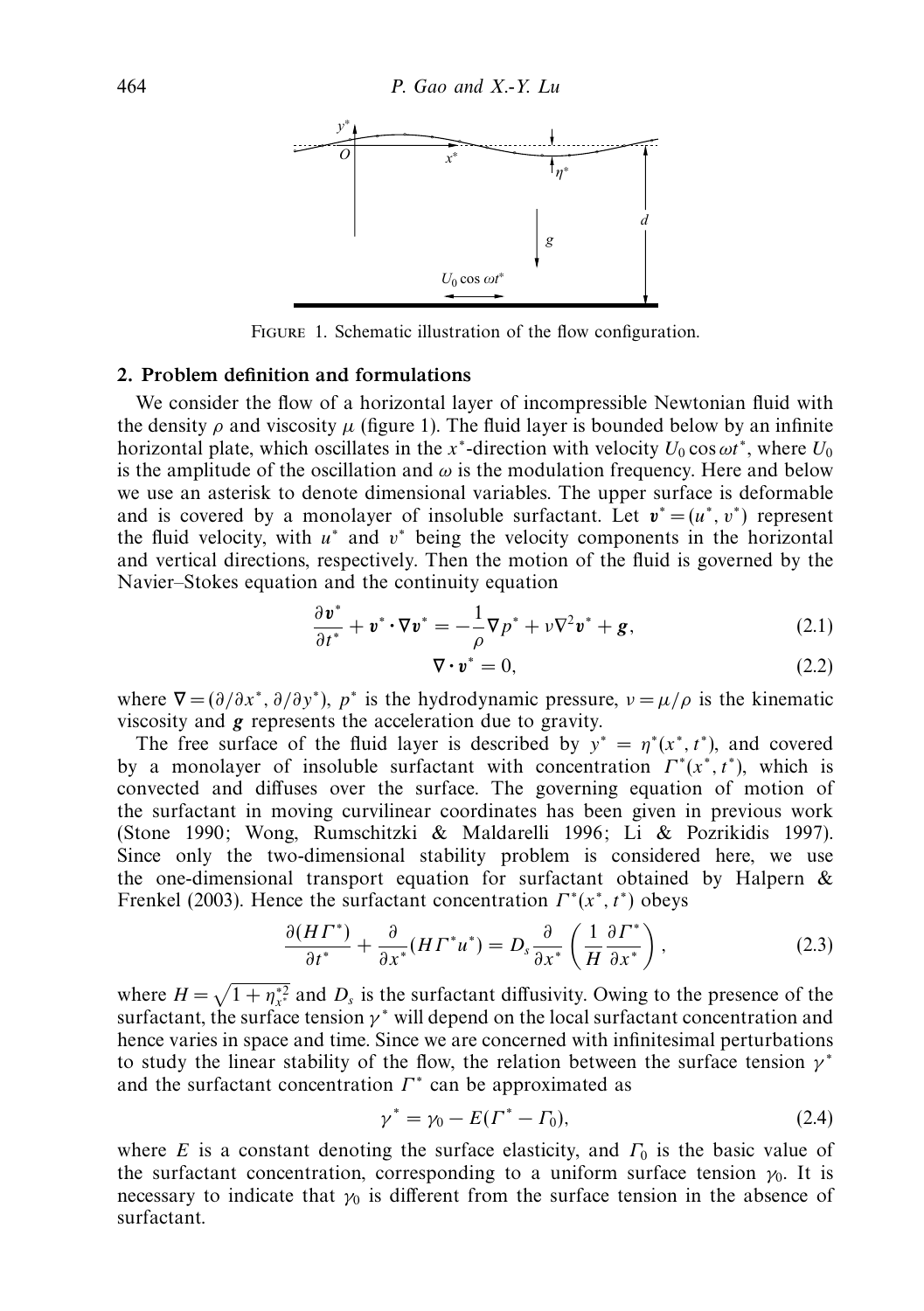The velocity field should satisfy the no-slip boundary condition at the plate. At the free surface, we apply the kinematic boundary condition and the dynamic condition requiring the balance of the hydrodynamic traction, the surface tension, and the Marangoni traction (e.g. Pozrikidis 2003; Blyth & Pozrikidis 2004a).

We choose the amplitude of the wall velocity  $U_0$  as the characteristic scale of velocity, the mean thickness of the film *d* as the scale of length,  $\omega^{-1}$  as the scale of time, and  $\rho U_0^2$  as the scale of pressure. The surfactant concentration and surface tension are normalized by  $\Gamma_0$  and  $\gamma_0$ , respectively. Then, in the basic state, the surface is flat,  $\eta = 0$ , and the surfactant concentration and surface tension are uniform,  $\Gamma = \gamma = 1$ . According to Gao & Lu (2006*a*), the dimensionless form of the basic streamwise velocity profile is given by

$$
U(y, t) = \text{Re}\left[\frac{\cosh(1+i)\beta y}{\cosh(1+i)\beta} e^{it}\right], \quad -1 \le y \le 0,
$$
 (2.5)

where  $\beta = \sqrt{\omega d^2/2\nu}$  is the ratio of the mean thickness of the film to the thickness of the Stokes layer induced by wall oscillation, and is also interpreted as a measure of the oscillation frequency. The basic pressure, induced by gravity, is represented as

$$
P(y) = -\frac{2\chi}{R^2}y, \quad -1 \le y \le 0,
$$
\n(2.6)

where the Galileo number  $\chi = g d^3/2v^2$  is the ratio of gravity force to viscous force, and  $R = U_0 d/v$  is the Reynolds number.

According to Gao & Lu  $(2006a)$ , the motion of infinitesimal disturbances with wavenumber *k* is governed by the time-dependent Orr–Sommerfeld equation

$$
\left(2\beta^2\frac{\partial}{\partial t} + ikRU\right) \left(\frac{\partial^2}{\partial y^2} - k^2\right) \phi - ikRU_{yy}\phi = \left(\frac{\partial^2}{\partial y^2} - k^2\right)^2 \phi, \tag{2.7}
$$

with  $\phi$  being the complex amplitude of the disturbance streamfunction. The boundary conditions at the wall are

$$
\phi = \frac{\partial \phi}{\partial y} = 0 \quad \text{at} \quad y = -1. \tag{2.8}
$$

The linearized versions of the boundary conditions at the surface as well as the kinematic condition and the surfactant transport equation are

$$
2\beta^2 \frac{\partial^2 \phi}{\partial t \partial y} - \left(\frac{\partial^2}{\partial y^2} - 3k^2 - ikRU\right) \frac{\partial \phi}{\partial y} + \frac{1}{R} \left(2\chi + \frac{k^2}{\psi}\right) ikh = 0, \tag{2.9}
$$

$$
\frac{\partial^2 \phi}{\partial y^2} + k^2 \phi + U_{yy} h + \frac{Ma}{\psi R} i k \xi = 0, \qquad (2.10)
$$

$$
2\beta^2 \frac{dh}{dt} + ikRUh + ikR\phi = 0,
$$
\n(2.11)

$$
2\beta^2 \frac{d\xi}{dt} + ikRU\xi + ikR\frac{\partial\phi}{\partial y} + \frac{k^2}{Pe}\xi = 0,
$$
\n(2.12)

evaluated at  $y = 0$ , where *h* and  $\xi$  are the complex amplitudes of the disturbances to the surface and surfactant concentration, respectively.

The additional non-dimensional parameters in the free-surface conditions are defined as

$$
\psi = \frac{\rho v^2}{\gamma_0 d}, \quad Ma = \frac{E\Gamma_0}{\gamma_0}, \quad Pe = \frac{U_0 d}{D_s}.
$$
\n(2.13)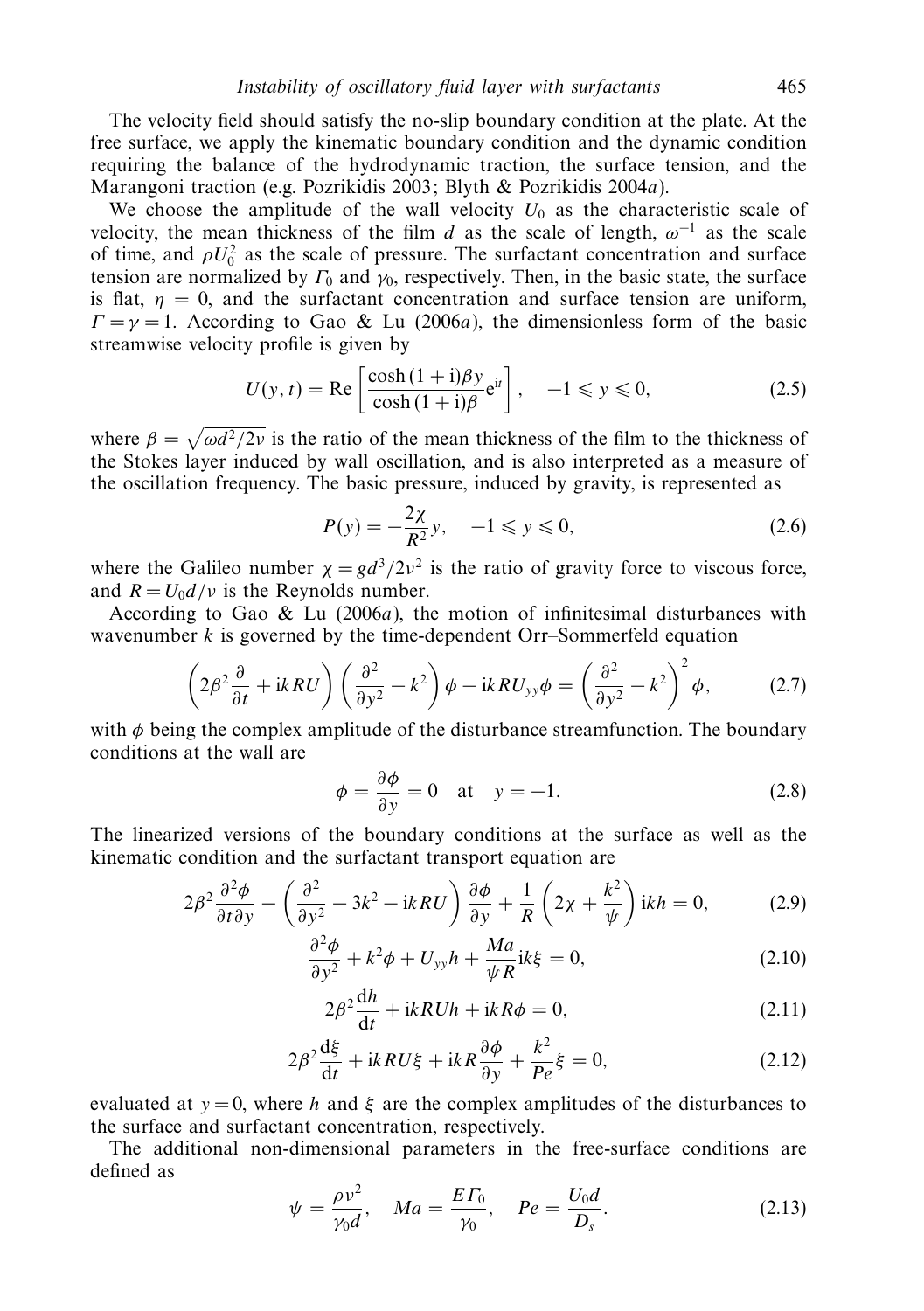The parameter  $\psi$  measures the surface tension. Ma is the Marangoni number, representing the sensitivity of the surface tension on the surfactant concentration.  $Pe$  is the Péclet number, indicating the strength of convective to diffusive transport of surfactant; actually, the surfactant diffusion is usually negligible and hence is discarded below, i.e.  $Pe^{-1} = 0$ . Therefore, together with  $\beta$ ,  $R$  and  $\gamma$ , we have five dimensionless parameters to characterize the stability of the flow. These parameters are convenient for the analysis of the finite-wavelength instability, and have been used by Or (1997) to study the stability of a fluid layer with a clean surface. We employ them here in order to compare our results with those of Or (1997). Furthermore, an appealing feature of these parameters is that the effects of the modulation amplitude and frequency, which are of interest in the present study, are measured solely by *R* and  $\beta$ . The effects of gravity and surface tension are involved in *χ* and  $\psi$ , respectively. Instead, for the long-wavelength instability analysis (Yih 1968; Gao & Lu 2006a), the Froude number *F* and the capillary number Ca are convenient. They are defined and related to the current parameters by

$$
F^{-2} = \frac{gd}{U_0^2} = \frac{2\chi}{R^2}, \qquad Ca = \frac{\mu U_0}{\gamma_0} = \psi R. \tag{2.14}
$$

In addition, a non-dimensional group

$$
M = \frac{Ma}{\psi R^2},\tag{2.15}
$$

is suitable for characterizing the effect of surfactants on the long-wavelength instability of the flow (Gao & Lu 2006a), and is retained for the arbitrary-wavelength analysis here, so that the long-wavelength portions of the results may remain unchanged for fixed values of *M* instead of Ma.

Since *U* is periodic in *t*, the time-dependent Orr–Sommerfeld equation (2.7) subject to conditions  $(2.8)$  to  $(2.12)$  forms a Floquet system, which governs the linear stability of the flow. According to the Floquet theory, the solutions of the system can be reasonably expressed by

$$
[\phi(y, t), h(t), \xi(t)] = e^{\mu t} [\hat{\phi}(y, t), \hat{h}(t), \hat{\xi}(t)],
$$
\n(2.16)

where the eigenfunctions  $\hat{\phi}(y, t)$ ,  $\hat{h}(t)$  and  $\hat{\xi}(t)$  are  $2\pi$ -periodic in time, the same as the basic velocity *U*; the Floquet exponent  $\mu = \mu_r + i\mu_i$ , has a real part,  $\mu_r$ , representing the growth rate of the disturbance in the sense of an average over one period and an imaginary part,  $\mu_i$ , leading to a quasi-periodic motion of the disturbance. Since  $\mu_r + i(\mu_i + n)$ , for any integer *n*, is also an eigenvalue,  $\mu_i$  can be confined for definiteness on the interval (−1*/*2*,* 1*/*2]. The basic flow is unstable if there exists at least one Floquet exponent  $\mu$ , with positive real part, i.e.  $\mu_r > 0$ , corresponding to an exponential growth of the disturbance. The stability of the flow is then determined by the eigenrelation

$$
\mu = \mu(k; R, \beta, \psi, \chi, M), \tag{2.17}
$$

which serves to relate the complex Floquet exponent,  $\mu$ , to the disturbance wavenumber, *k*, for specified values of other parameters. For long-wavelength perturbations, i.e.  $k \ll 1$ , the Floquet modes, which are responsible for the instability of the flow, can be obtained analytically by an expansion in  $k$  (Gao  $\&$  Lu 2006a). However, for finite-wavelength instabilities, the differential system should be solved numerically.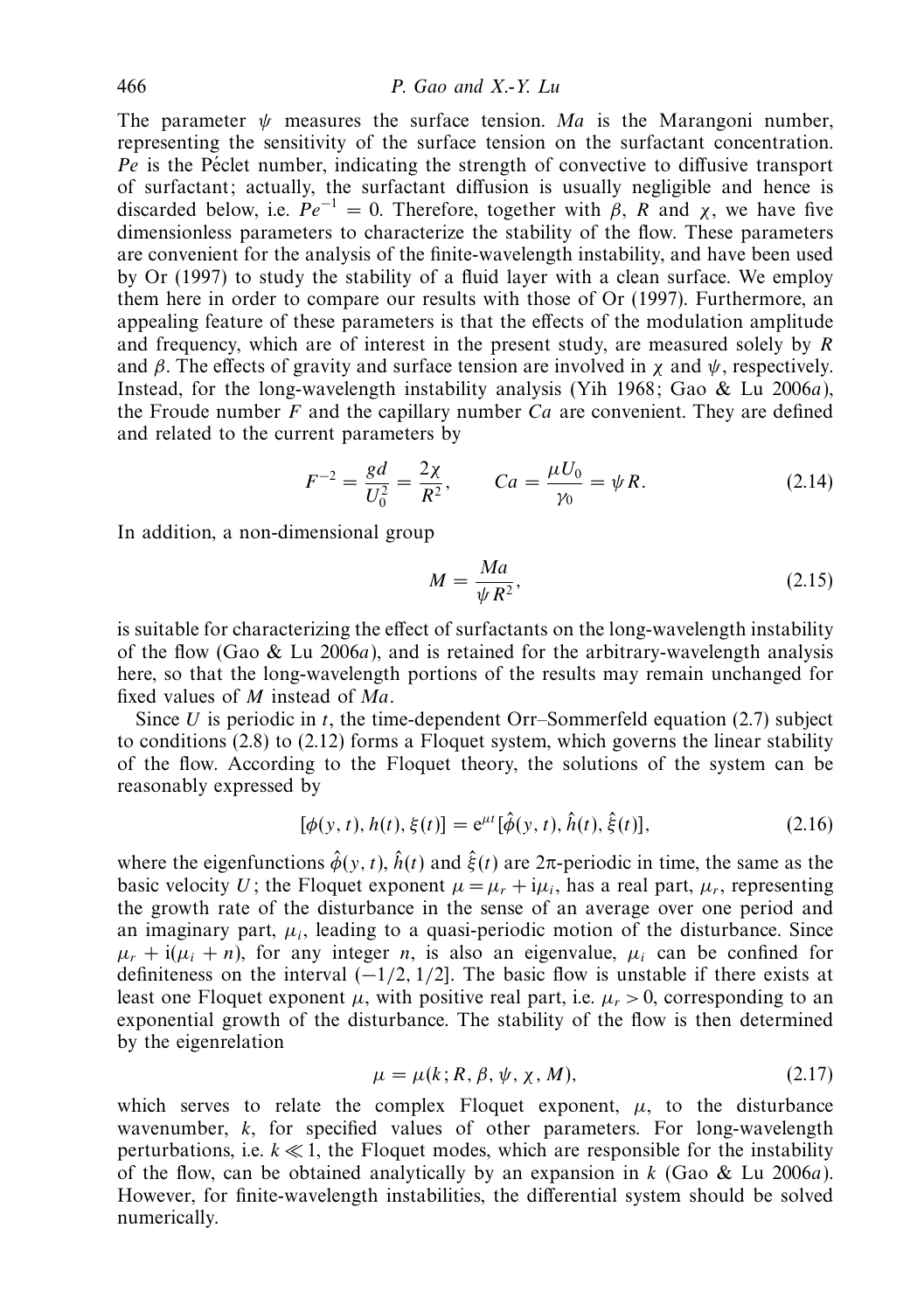For the stability considered here, there exists a useful symmetry property of the solution to the differential system (2.7) to (2.12). Translating the time by  $\pi$  and taking the complex conjugate of the system, we can find that  $(2.7)$  remains formally invariant, and the differences lie in the boundary conditions that the signs of those terms involving *h* and  $\xi$  in (2.8) to (2.12) are reversed. It means that if  $\phi(y, t)$ ,  $h(t)$ and  $\xi(t)$  are the solutions, then so are  $\phi(y, t + \pi)$ ,  $-h(t + \pi)$  and  $-\xi(t + \pi)$ , where a tilde denotes the complex conjugate. Accordingly, as will be shown later, to obtain the solutions over a period  $[0, 2\pi]$ , we need only calculate those in  $[0, \pi]$ , from which the solution in  $[\pi, 2\pi]$  can be inferred; this property would lead to significant savings on the computational cost. Moreover, according to (2.16), we conclude that  $\mu$  and  $\tilde{\mu}$ are simultaneous eigenvalues, indicating physically the possibility of existence of left and right propagating waves with the same growth rate and behaviours of motion. Finally, we notice that the symmetry property discussed is due to the relation of the

$$
U(y, t + \pi) = -U(y, t),
$$
\n(2.18)

which also exists for other periodic flows with zero mean, such as the oscillatory plane Stokes layers in which a similar symmetry property has been revealed (e.g. von Kerczek & Davis 1974; Blennerhassett & Bassom 2002; Gao & Lu 2006b).

#### *3. Numerical procedure*

basic velocity profile

To obtain the finite-wavelength solutions, the governing equation (2.7) subject to the boundary conditions (2.8) to (2.12) is solved using a Chebyshev spectral collocation technique. The continuous function  $\phi$  is discretized on the Gauss–Lobatto collocation points on the interval  $-1 \leq v \leq 0$  such that

$$
\phi_j(t) = \phi(y_j, t), \quad y_j = \frac{1}{2} \left( \cos \frac{j\pi}{N} - 1 \right), \quad j = 0, 1, ..., N.
$$
\n(3.1)

Since the time-dependent Orr–Sommerfeld equation (2.7) should be satisfied at these collocation points, we then obtain a set of ordinary differential equations in time, which are symbolically written as

$$
2\beta^2 \mathbf{L} \frac{\mathrm{d}\boldsymbol{\phi}}{\mathrm{d}t} + \mathrm{i}k R \mathbf{M}(t) \boldsymbol{\phi} = \mathbf{S} \boldsymbol{\phi},\tag{3.2}
$$

where  $\phi = (\phi_0, \phi_1, \dots, \phi_N)^T$  is the approximation of the function  $\phi$ ; the timeindependent square matrices *L* and *S* represent the continuous operators, i.e.

$$
\frac{\partial^2}{\partial y^2} - k^2 \to \mathbf{L}, \quad \frac{\partial^4}{\partial y^4} - 2k^2 \frac{\partial^2}{\partial y^2} + k^4 \to \mathbf{S}, \tag{3.3}
$$

and can be straightforwardly created using the Differentiation Matrix Suite by Weideman & Reddy (2000); the time-dependent matrix

$$
\mathbf{M}(t) = \mathbf{U}(t)\mathbf{L} - \mathbf{U}_{yy}(t), \tag{3.4}
$$

with *U* and  $U_{yy}$  denoting the diagonal matrices with the elements of the mesh values of  $U$  and  $U_{yy}$ , respectively. The discretized approximation of the boundary conditions can be obtained in a similar way.

The boundary conditions should be treated more carefully and are enforced in an explicit way by adding additional equations to the main system  $(3.2)$  (Canuto *et al.*)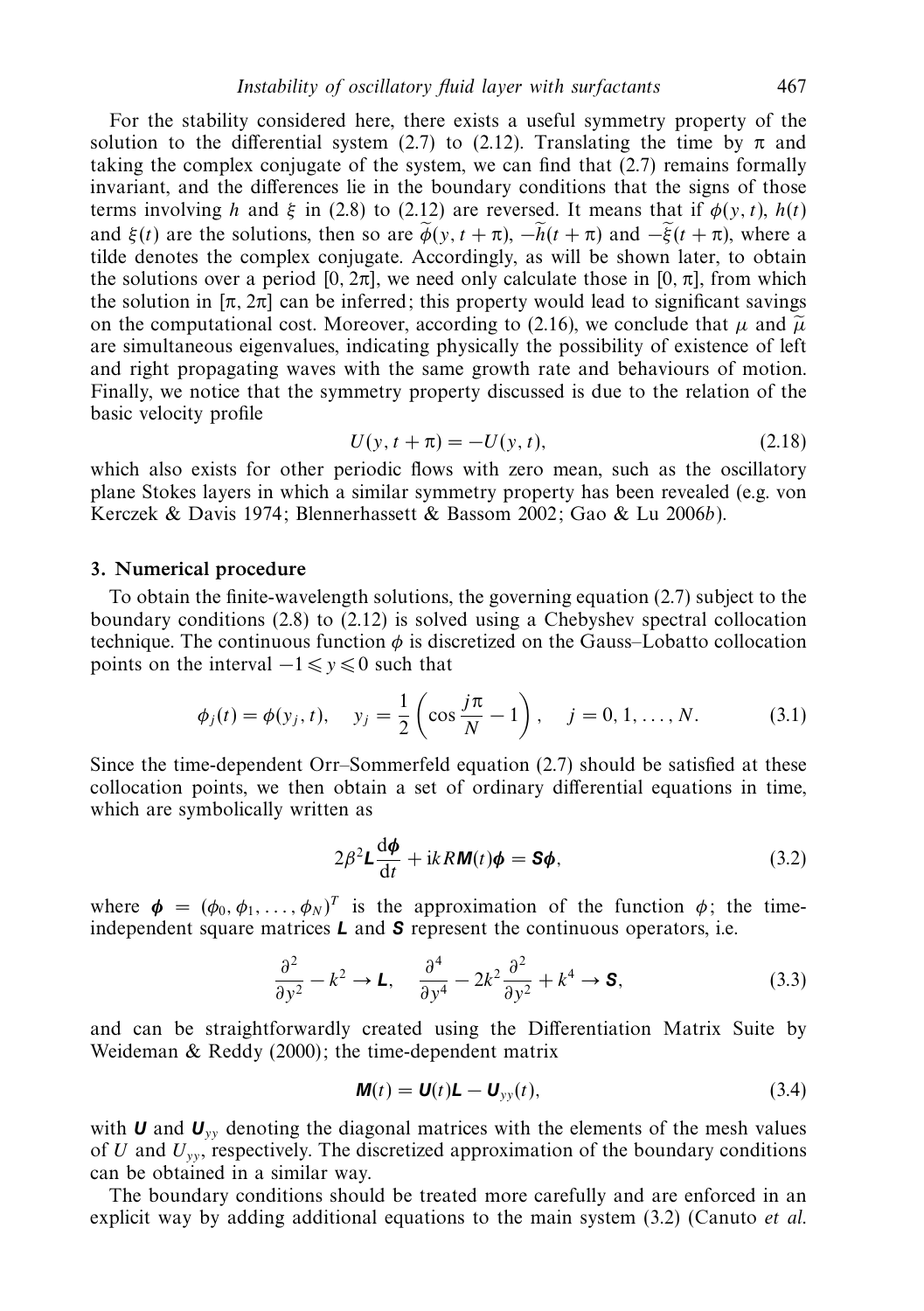#### 468 P. Gao and X.-Y. Lu

1988; Fornberg 1996; Weideman & Reddy 2000). Since (3.2) includes *N* +1 equations, together with six boundary conditions, we have in total  $N + 7$  equations to determine the unknown eigenvector  $\boldsymbol{\varphi} = (\phi_0, \phi_1, \dots, \phi_N, h, \xi)^T$  comprised of  $N + 3$  variables. To make the numbers of the equations and unknowns consistent, we omit four equations of (3.2) evaluated at the exterior points  $y_i$  ( $j = 0, 1, N - 1, N$ ). Then the remaining equations and boundary conditions can be combined to give

$$
\mathbf{B} \frac{\mathrm{d}\boldsymbol{\varphi}}{\mathrm{d}t} = \mathbf{A}(t)\boldsymbol{\varphi},\tag{3.5}
$$

where  $A(t)$  is a  $2\pi$ -periodic coefficient matrix, and **B** is a constant matrix of appropriate size. Owing to the absence of temporal derivatives in the boundary conditions at the wall (2.8) and the tangential tress condition (2.10), **B** has a singular behaviour, and hence the system (3.5) cannot be integrated directly. This difficulty can be overcome by expressing  $\phi_0$ ,  $\phi_{N-1}$  and  $\phi_N$  in terms of other  $\phi_i$  as well as *h* and  $\xi$  based on the discretized forms of (2.8) and (2.10).

Following the Floquet theory, the fundamental matrix solution of (3.5), *Φ*, has the form

$$
\boldsymbol{\Phi}(t) = \boldsymbol{P}(t) e^{t \mathbf{Q}}, \tag{3.6}
$$

where the matrix *P* is 2π-periodic in *t*, and the eigenvalues of the matrix *Q* are just the Floquet exponents  $\mu_i$ . Without any loss of generality, the initial value of  $\Phi$  can be taken as the appropriately sized identity matrix, i.e.

$$
\Phi(0) = I. \tag{3.7}
$$

It is easy to prove that

$$
\Phi(2\pi) = e^{2\pi \mathbf{Q}}.\tag{3.8}
$$

Let  $\lambda_j$  denote the eigenvalues of  $\Phi(2\pi)$ , then the Floquet exponents  $\mu_j$  are related to *λ<sup>j</sup>* by

$$
\mu_j = \frac{1}{2\pi} \ln \lambda_j. \tag{3.9}
$$

The system (3.5) is integrated in time using the fourth-order Runge–Kutta method with the initial condition (3.7) to obtain  $\Phi(2\pi)$ . Note that the treatment of the dependence on time in the present numerical method is different from that used by Or (1997), who expanded the periodic eigenfunctions into Fourier series and obtained an augmented matrix eigensystem which was solved by an iteration method. This procedure is suitable because the instability of the flow in Or (1997) is due solely to the surface deformation, and hence only one eigenvalue need be located. However, as indicated by Gao & Lu (2006a) for the long-wavelength analysis, two modes are responsible for the instability when the surfactants are present. The implementation of the numerical time integration of the governing system allows an efficient calculation of all eigenvalues to identify the most unstable mode.

In the present problem, the symmetry property discussed in  $\S$ 2 can be used to simplify our numerical treatment. We introduce a new matrix  $\Phi_c(t)$  as

$$
\boldsymbol{\Phi}_c(t) \equiv \boldsymbol{I}_c \boldsymbol{\Phi}(t),\tag{3.10}
$$

where *I<sub>c</sub>* is the identity matrix with the signs of the last two elements reversed.  $\Phi_c$  may in fact be produced from *Φ* under the elementary operation that the last two rows of *Φ*, associated with the surface deformation *h* and the surfactant concentration *ξ* , are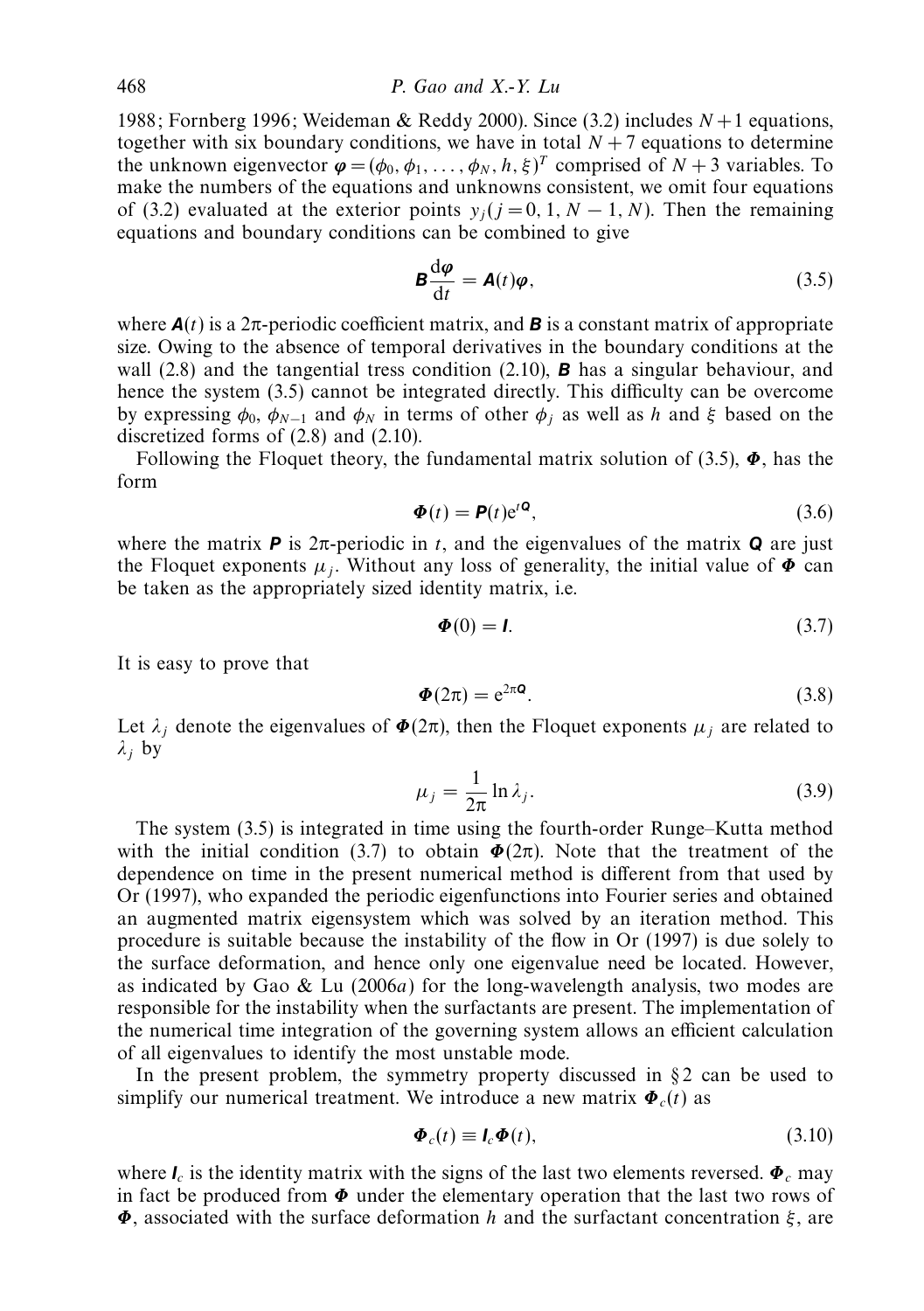multiplied by  $-1$ . Define another matrix  $\Phi_1(t)$  such that

$$
\boldsymbol{\Phi}_1(t) \equiv \boldsymbol{\Phi}(t)\boldsymbol{\Phi}^{-1}(\pi)\boldsymbol{I}_c,\tag{3.11}
$$

which is also a fundamental matrix of  $(3.5)$  because of the homogeneous behaviour of the system. It follows that

$$
\boldsymbol{\Phi}_1(\boldsymbol{\pi}) = \boldsymbol{I}_c = \boldsymbol{\tilde{\Phi}}_c(0), \tag{3.12}
$$

and hence we have

$$
\boldsymbol{\Phi}_1(t) = \boldsymbol{\Phi}_c(t - \pi) \tag{3.13}
$$

in view of the symmetry property. Therefore

$$
\Phi_1(2\pi) = \widetilde{\Phi}_c(\pi). \tag{3.14}
$$

Finally, according to (3.11) and using  $I_c^{-1} = I_c$ , we obtain

$$
\boldsymbol{\Phi}(2\pi) = \boldsymbol{\Phi}_1(2\pi) [\boldsymbol{\Phi}^{-1}(\pi) \boldsymbol{I}_c]^{-1} = \boldsymbol{\Phi}_1(2\pi) \boldsymbol{I}_c \boldsymbol{\Phi}(\pi) = \widetilde{\boldsymbol{\Phi}}_c(\pi) \boldsymbol{\Phi}_c(\pi). \tag{3.15}
$$

Since the value of  $\Phi(2\pi)$  can be calculated from  $\Phi(\pi)$ , the system (3.5) can be integrated only over the interval  $0 \le t \le \pi$ , and hence the overall computational cost is halved. The symmetry property (3.15) has been verified by our numerical results, and can in turn serve as a verification of our spectral code. Similar characteristics have also been derived by von Kerczek & Davis (1974) on the stability of a Stokes layer in a channel and by Gao & Lu  $(2006c)$  on the stability of the plane Poiseuille flow with an oscillatory wall suction/blowing, wherein an inherent temporal or spacial symmetry property is exhibited in the basic velocity profile.

The number of Chebyshev points *N* in the present calculations is increased until the Floquet exponents  $\mu$  obtained are accurate to at least four significant figures. In general, a larger *N* is needed for higher *R* and *k*, while it has been shown that the accuracy of the results is not sensitive to the number of time steps over a half period, *K*, provided that *K* is large enough to maintain the stability of numerical procedure. Typically,  $20 \le N \le 50$  and  $200 \le K \le 1000$  have been taken to determine the neutral curves and the critical conditions for various parametric regimes. All the calculations are performed in Matlab.

In addition to the internal self-consistency of the numerical procedure due to the symmetry property of the problem, the accuracy of the current results has been further confirmed by comparing the numerical results with the analytical solutions in the limit of long-wavelength disturbances. According to Gao & Lu  $(2006a)$ , for  $k \ll 1$ , the eigenvalues dominating the stability of the flow can be approximated as  $\mu \approx \theta R^2 k^2 / 2\beta^2$ , where  $\theta$  satisfies a quadratic equation. Figure 2 shows the variation of  $\mu$ , corresponding to the first two eigenvalues of the most dangerous mode, as a function of *k* for  $R = 200$ ,  $\chi = 0$ ,  $M = 10^{-3}$  and  $\beta = 2$  or 3. For  $\beta = 2$ , both the eigenvalues are real and positive (figure  $2a$ ), and hence the corresponding modes are unstable. For  $\beta = 3$ , the eigenvalues are complex conjugate to each other and only the eigenvalue with positive imaginary part is shown in figure  $2(b)$ . Since the growth rates  $\mu_r$  < 0, the long-wave modes are damped and  $-\mu_r$  is used as the vertical ordinate in a logarithmic scale for clear demonstration. Excellent agreement between the present numerical results and theoretical predictions, especially for  $k < 10^{-2}$ , can be observed. Further verification of the numerical results will be shown in the following section.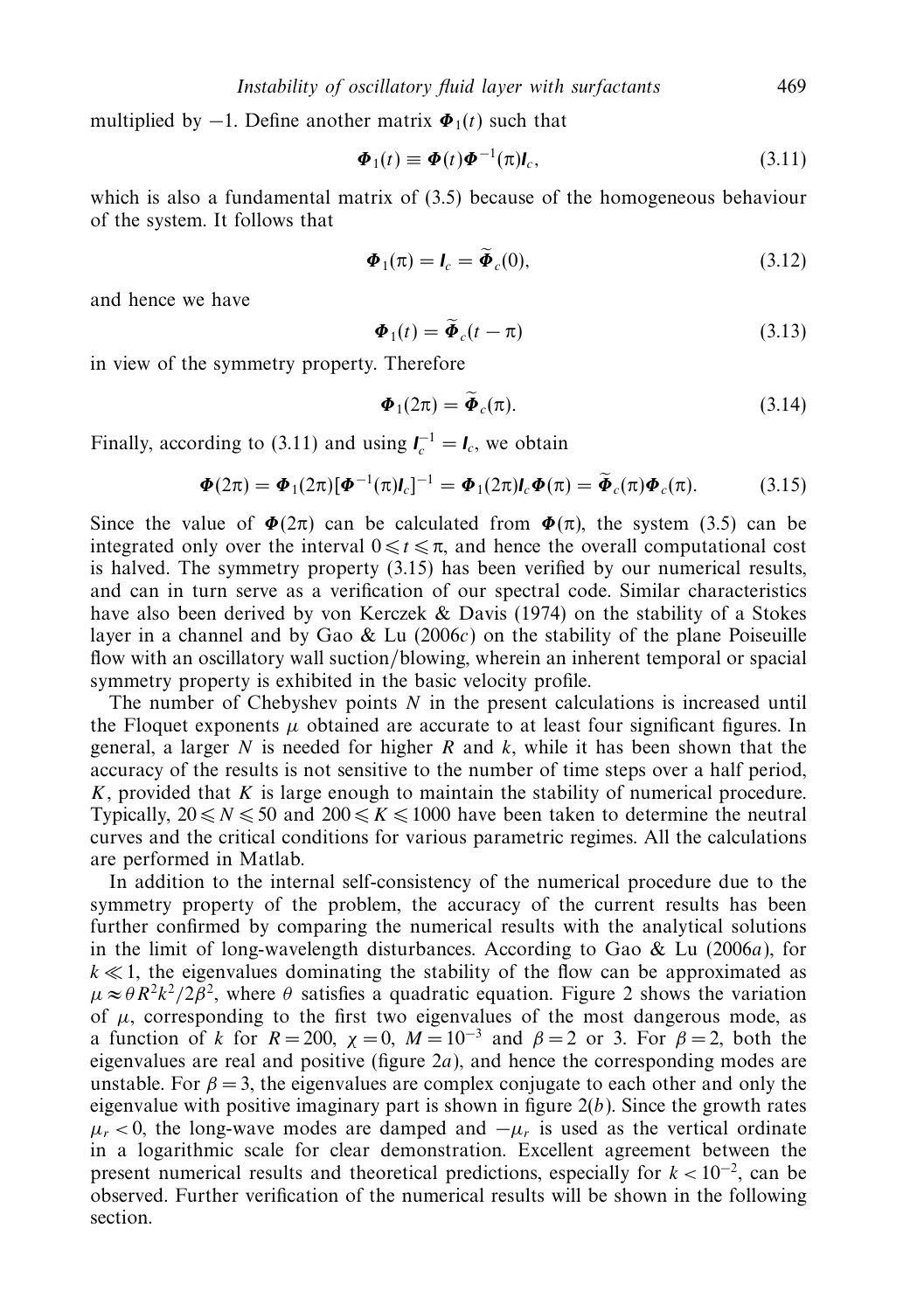

Figure 2. Comparison of the numerical results (dashed line) for arbitrary wavenumbers with the analytical results (solid line) of Gao & Lu (2006a) for long waves at  $R = 200$ ,  $\chi = 0$ and  $M = 10^{-3}$ . The first two eigenvalues are (a) real for  $\beta = 2$  and (b) complex conjugate for  $\beta = 3$ .

## *4. Results and discussion*

Since the Floquet exponents  $\mu$  are dependent on six parameters, as in (2.17), it is difficult to study the stability characteristics of the oscillatory film flow in the whole parameter space. In the present study, we mainly investigate the combined effects of the modulation and the surfactant, and thus set the parameters as fixing  $\chi$  and  $\psi$  and varying *β*, *R* and *M*. In accordance with Or (1997), we choose  $ψ = 0.05$ . Depending on whether or not gravity is involved, the dimensionless number  $\chi$  is specified to be  $\chi = 0$  or  $\chi = 1$ . As indicated by Gao & Lu (2006*a*) for the long-wave analysis, the stability characteristics of the flow without gravity may be quite different from those with gravity, and hence the corresponding results are shown separately. Here,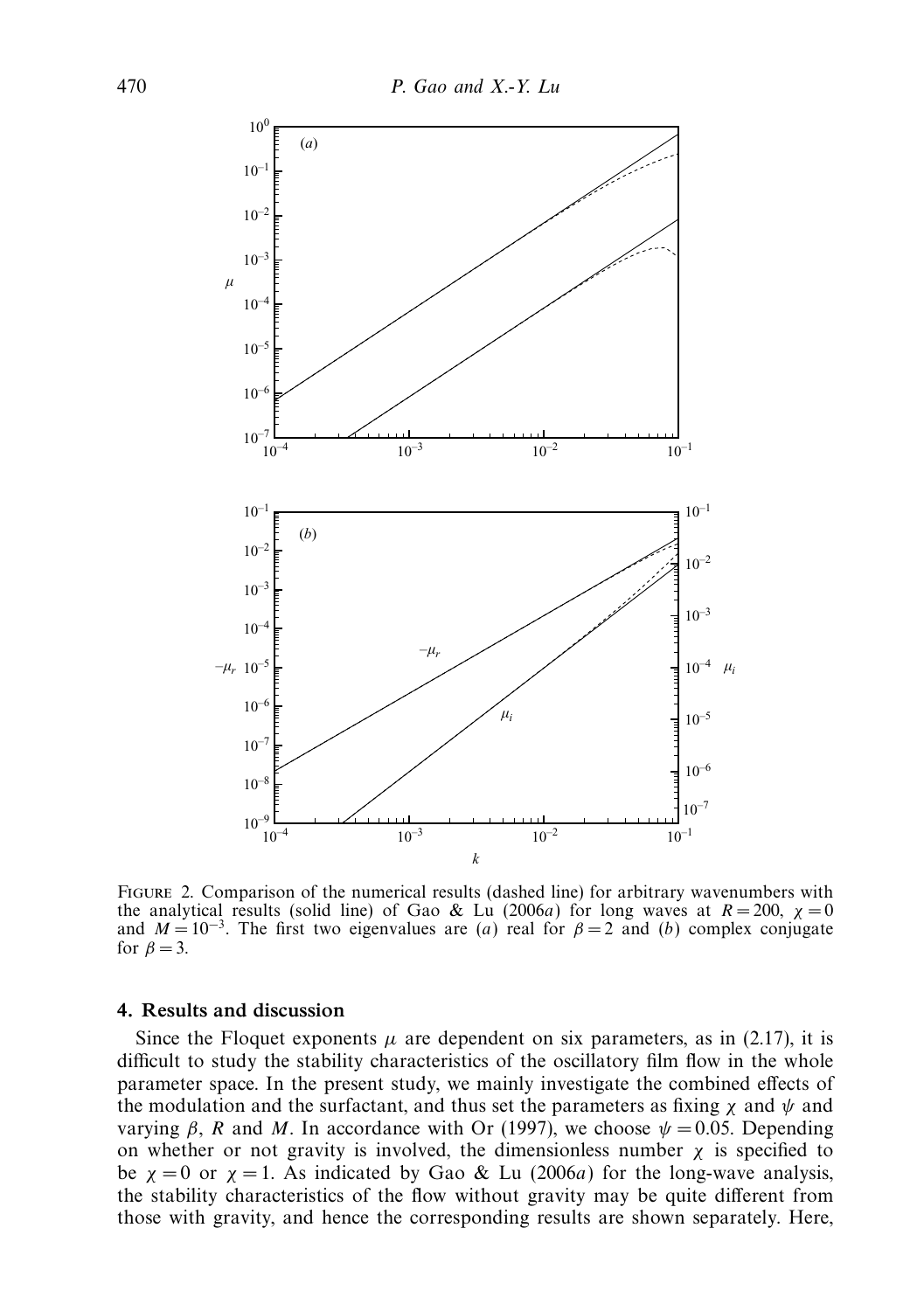we mainly discuss the results in the absence of gravity, which have been mentioned less in the previous work but are of great importance (Ostrach 1982), and briefly on the results in the presence of gravity.

#### 4.1. Clean surface in the absence of gravity

When gravity is absent, i.e.  $\chi = 0$ , the long-wavelength instability of the flow depends only on  $\beta$  and  $M$ , and the neutral curves have been analysed by Gao & Lu (2006a). For  $0 < \beta < 10$ , there exist three unstable intervals of  $\beta$  alternating with three regions on which the flow is stable subject to long-wavelength perturbations. The edges of these intervals are dependent on *M* and remain unchanged for sufficiently large values of *M*. However, over the stable intervals, finite-wavelength instability may occur when the Reynolds number *R* exceeds a critical value  $R_c$  as shown below, even though the long-wavelength perturbations are damped.

For finite-wavelength instabilities, we begin with the analysis of the oscillatory fluid layer in the absence of surfactant. The variation of the critical Reynolds number *Rc* for the stability of a clean surface in the presence of gravity ( $\chi = 1$ ) has been given by Or (1997), where a parameter  $R/\chi^{1/2}$  is used as the ordinate, and is only different from the Froude number *F* in (2.14) by a factor of  $\sqrt{2}$ . Obviously, the parameter is inapplicable for  $\chi = 0$ , and the critical Reynolds number for the zero-gravity case cannot be inferred from the results in Or (1997). Instead, we use the Reynolds number *R* as the ordinate to present our results.

Figure 3 shows the stability boundaries for  $\chi = M = 0$  and  $\psi = 0.05$ . In figure 3(*a*), the long-wave boundaries of Yih (1968) are represented by the vertical dotted lines, which divide the *β*-axis into alternate stable and unstable intervals, denoted by S and U, respectively, in the sense of long-wave perturbations. Over the unstable intervals, the flow is unstable for any non-zero Reynolds number. As *β* increases from the long-wave unstable intervals to the stable ones, three oblique curves, corresponding to the finite-wavelength stability boundaries, branch off from the long-wave straight lines at the points  $P_1$ ,  $P_2$  and  $P_3$ . The wavenumbers of the disturbances associated with the finite-wavelength instability are shown in figure 3(b). Along each finite-*k* curve, an increase of  $\beta$  leads to an approximately exponential increase of the Reynolds number. The corresponding wavenumber *k* increases monotonically along the first and third curves, and a careful examination of the second curve exhibits a slightly non-monotonic behaviour with a local minimum at  $\beta = 6.5$  approximately. When  $\beta$ crosses the vertical lines at the right-hand edge of each long-wave stable interval, the long-wave disturbances become the physically preferred ones again, though the finite-wave instability may also occur for sufficiently large *R* above the dashed curves. Owing to the competition of the long-wave instability and the finite-wavelength instability at relatively lower wavernumbers, only the solid-line portions of the finite $k$  curves in figure 3 represent the critical Reynolds number  $R_c$  and the corresponding critical wavenumber  $k_c$ . Thus, for the parameters lying in the regions denoted by S in figure  $3(a)$ , the flows are stable for both the long- and finite-wavelength perturbations. It is necessary to indicate that the neutral modes dominating the stability of the oscillatory clean surface are always associated with zero eigenvalues, i.e.  $\mu_r = \mu_i = 0$ , and therefore have the form of standing waves.

Different behaviours of the stability characteristics at the branch points can be identified in figure  $3(a)$ . The critical wavenumber  $k_c$  increases continuously from zero around  $P_1$  and  $P_3$ ; while near  $P_2$ , the long-wave instability switches to the finite-wave type in a discontinuous way so that the corresponding curve in figure  $3(b)$  starts from a finite value of  $k_c$ , which should be determined numerically. To discuss why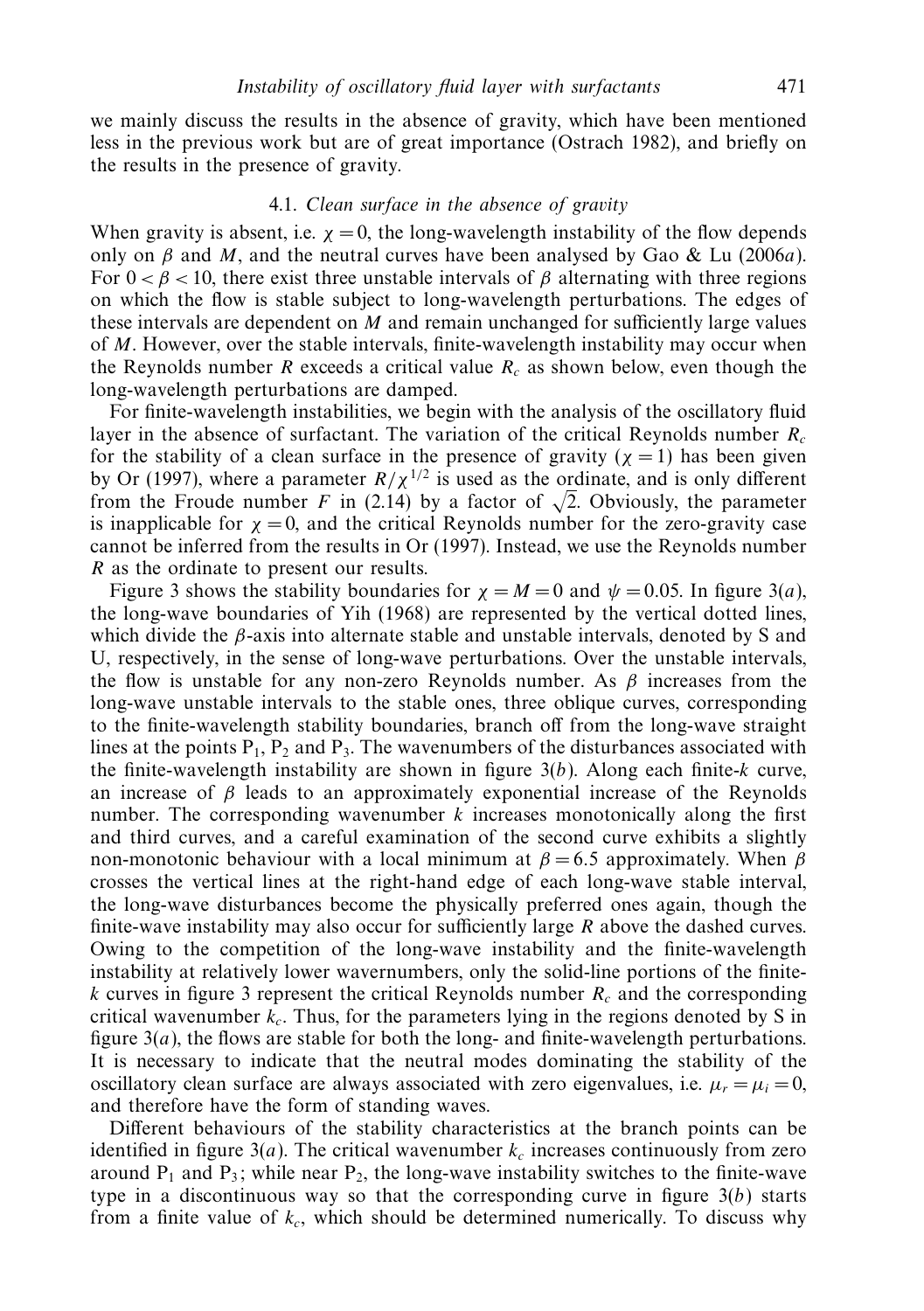

FIGURE 3. Stability characteristics in the absence of surfactants for  $\chi = 0$ ,  $M = 0$  and  $\psi = 0.05$ . (a) Stability boundaries in the (*β*, *R*)-plane. The long-wave boundaries of Yih (1968) are denoted by the vertical dotted lines; the finite-wavelength boundaries are denoted by the oblique lines. The solid-line portions represent the variation of the critical Reynolds number *Rc*, while the dashed-line portions do not represent criticality owing to the competition of long waves. The three branch points are indicated by  $P_1$ ,  $P_3$  and  $P_3$ . Stable and unstable regions are denoted by S and U, respectively. (b) Variation of the corresponding wavenumber *k* with *β*.

such a difference occurs, typical neutral curves in the (*k*, *R*)-plane for the values of  $β$  near P<sub>1</sub> and P<sub>2</sub> are plotted in figure 4. The neutral curves near P<sub>3</sub> are qualitatively similar to those near the first one except for much higher *R*, and are not exhibited here. As shown in figure 4, even a small increase of *β* can cause significant variations of the structures of the neutral curves in the long-wavelength region, while only a relatively weak influence of  $\beta$  in the finite-wavelength region is observed. For  $\beta = 2.63380$  in figure 4(*a*), the neutral curve increases monotonically as *k* increases. Since the long-wave instability occurs for all non-zero values of *R*, the neutral curve starts from the origin which is outside the scale of the figure. The upper dashed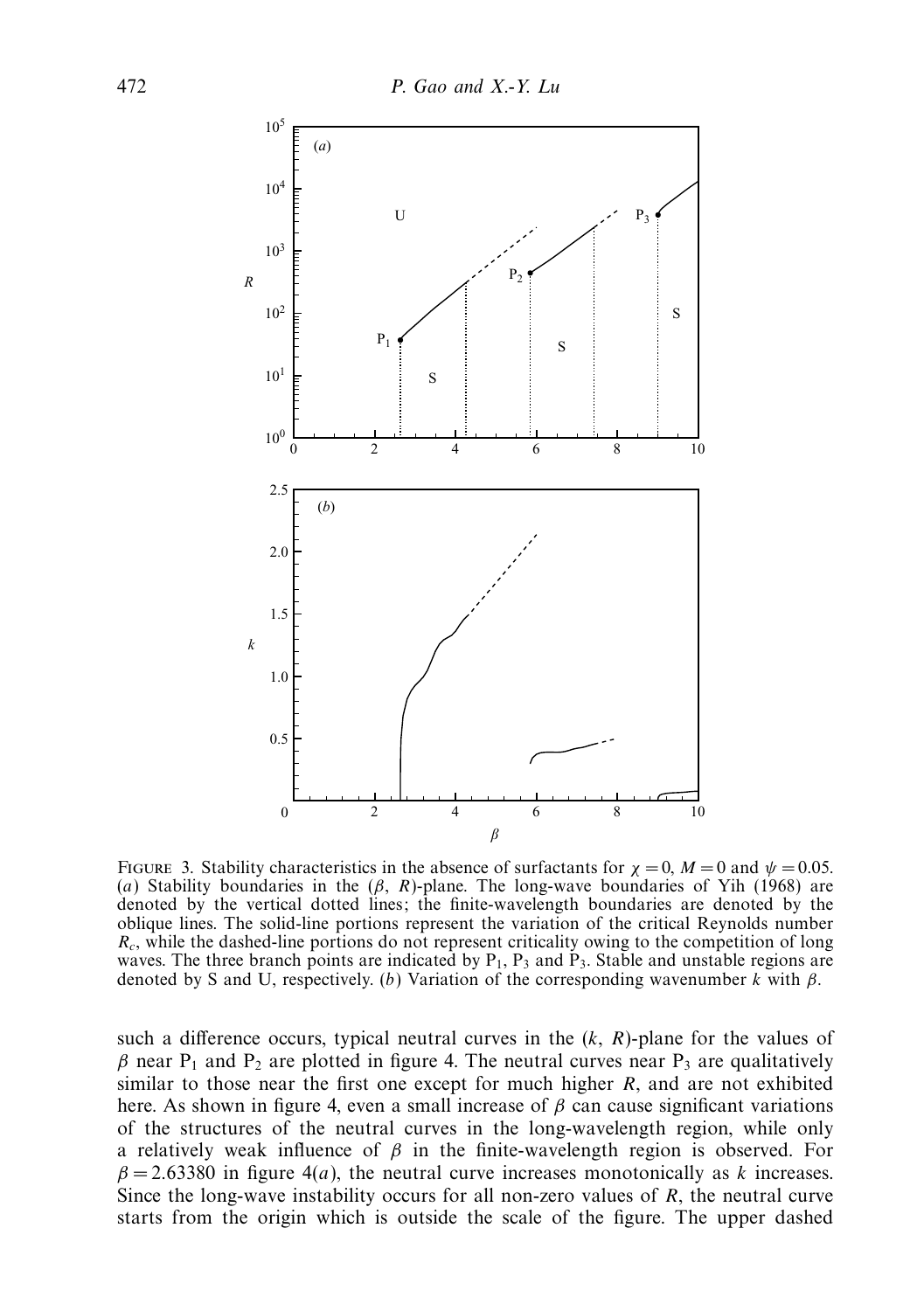

FIGURE 4. Neutral curves in the  $(k, R)$ -plane for typical values of  $\beta$  close to (a) the first branch point  $P_1$  and (b) the second branch point  $P_2$  in figure 3.

neutral curve, corresponding to  $\beta = 2.63385$ , has a minimum at  $k_c = 0.098$  and hence a finite-wavelength instability occurs. Note that near the first branch point  $P_1$ , the variation of the critical wavenumber *kc* is very sensitive to *β*. As *β* decreases to the first long-wave boundary at  $\beta = 2.63383$ ,  $k_c$  approaches zero very steeply (figure 3b). The neutral curves near the second branch point  $P_2$  at  $\beta = 5.844$  are plotted in figure  $4(b)$  and exhibit some different features. The solid neutral curve for  $\beta = 5.84$ has a local minimum at  $k = 0.29$  approximately. However, this minimum is not related to criticality owing to the competition of the long-wave instability. Once *β* increases to 5.85, the long-wave instability is eliminated and the critical point associated with the finite-wavelength instability is close to the local minimum of the solid curve, leading to a jump of the critical wavenumber from zero to a finite value  $k_c \approx 0.30$  at  $P_2$  in figure 3(*b*).

#### 4.2. Effect of surfactants in the absence of gravity

To exhibit an overview of the stability characteristics of an oscillatory fluid layer covered by the surfactants, we first present some results at a typical value  $M = 10^{-3}$ with the other parameters being the same as those in figure 3. Figures  $5(a)$  and  $5(b)$ show the stability boundaries in the  $(R, \beta)$ -plane and the corresponding wavenumbers of the neutral modes, respectively. The long-wave boundaries are also exhibited by the vertical dotted lines. Note that the width of each unstable interval for the longwave modes is narrowed owing to the presence of the surfactant. As *β* increases to the left-most vertical line, the first branch curve for the finite-wavelength instability emerges. The relevant wavenumber  $k$ , which is now also the critical wavenumber  $k_c$ , increases rapidly from zero to a local maximum 0.9 approximately at  $\beta \approx 3$ . Further increase of  $\beta$  will shift the instability to the long-wave region once more. Different from the clean-surface case, along this branch curve, there exist two modes which belong to two complex-conjugate eigenvalues with  $\mu_i \neq 0$ . Thus, the neutral modes have the form of travelling waves. Meanwhile, another finite-wavelength stability boundary with higher wavenumbers can be identified. Detailed examination of this stability boundary exhibits zero eigenvalues, and hence standing-wave modes are preferred, similar to the clean-surface case. Line-crossing of the two finite-wavelength instability boundaries occurs at  $\beta = 3.15$ , as denoted by the point P, above which the standing-wave modes are responsible for the onset of the instability until the longwave instability takes over at  $\beta = 4.71$ . However, the second finite-wavelength stability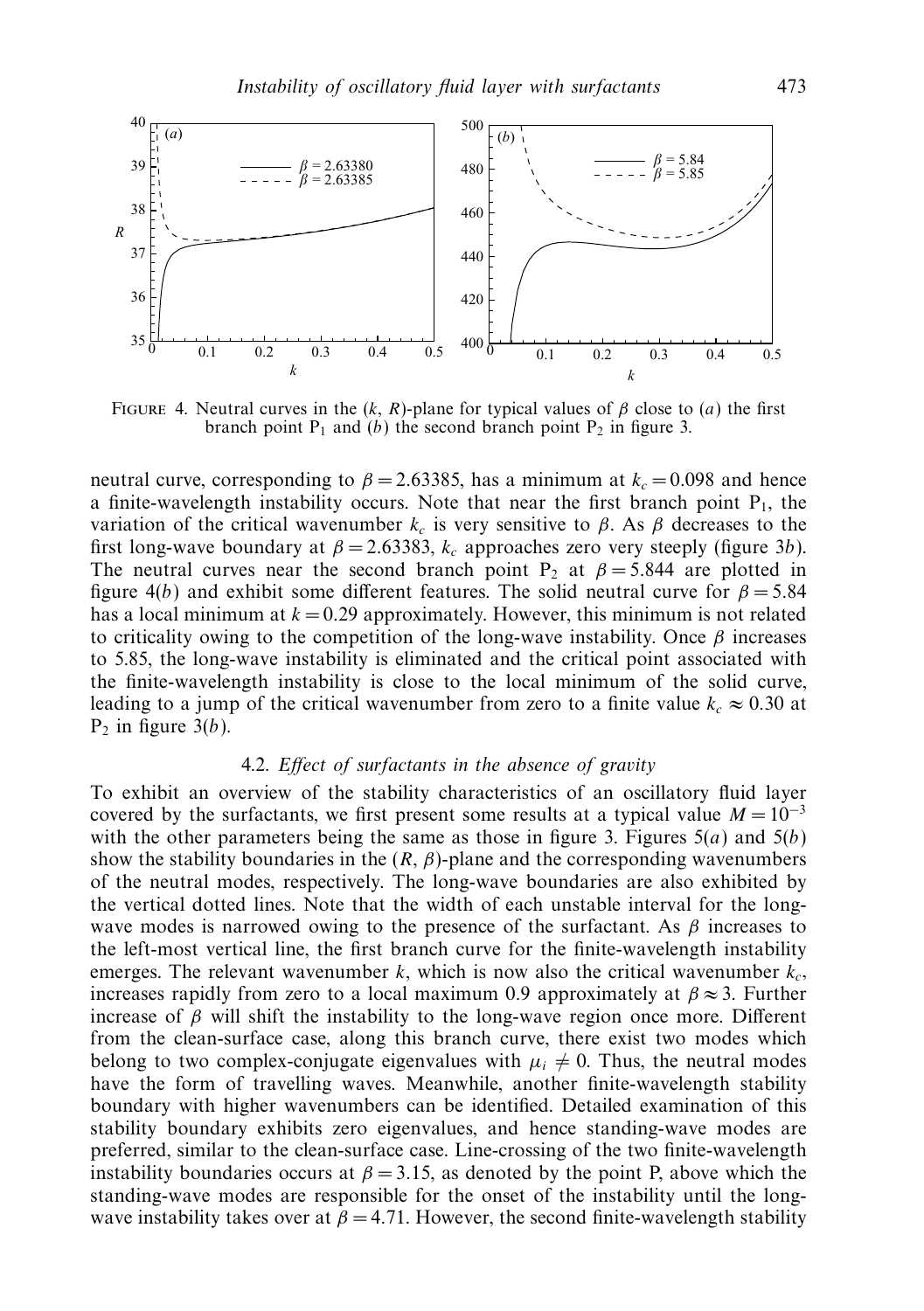

FIGURE 5. Stability characteristics in the presence of surfactants for  $\chi = 0$ ,  $M = 10^{-3}$  and  $\psi = 0.05$ . (a) Stability boundaries in the  $(\beta, R)$ -plane. The long-wave boundaries of Gao & Lu (2006a) are denoted by the vertical dotted lines; the finite-wavelength boundaries are denoted by the oblique lines. The solid-line portions represent the variation of the critical Reynolds number *Rc*, while the dashed-line portions do not represent criticality owing to the competition of long waves. Stable and unstable regions are denoted by S and U, respectively. (b) Variation of the corresponding wavenumber *k* with *β*.

boundary persists even on the interval  $5.27 < \beta < 7.85$ , corresponding to the second stable range for the long-wave modes. Figure  $5(b)$  shows that the wavenumbers vary with  $\beta$  in an obviously non-monotonic way, compared with figure 3(b). Another finitewavelength stability boundary emanating from a point at  $\beta \approx 5.62$  begins to dominate the stability for higher values of *β*, except over the third long-wave unstable interval 7.85  $\lt \beta$   $\lt$  8.51. The occurrence of this stability boundary is due to the emergence of an isolated unstable island in the  $(k, R)$ -plane, which expands as  $\beta$  increases. Similar behaviour has also been addressed by Or (1997) in detail. We notice that this stability boundary is also associated with standing-wave modes. Unlike the clean-surface case,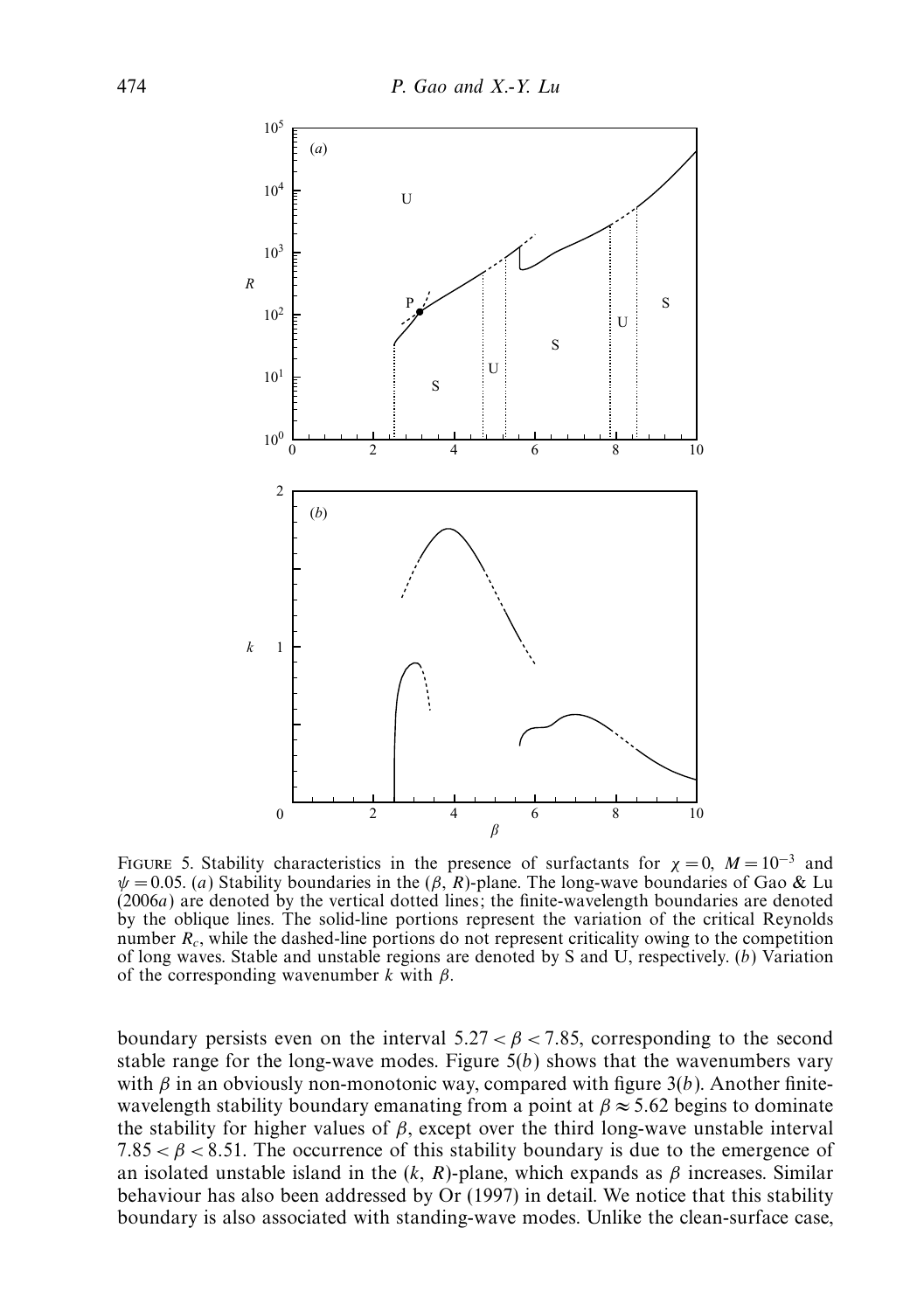

FIGURE 6. Typical neutral curves in the  $(k, R)$ -plane for  $M = 10^{-3}$ ,  $\chi = 0$ ,  $\psi = 0.05$  and values of  $\beta$  around the intersection point P in figure 5. The left-hand portion of each curve is associated with travelling-wave modes, and the right-hand portion with standing-wave modes.

no finite-wavelength curves branching from the long-wave boundary of the second and third stable interval are detected.

Typical neutral curves in the  $(k, R)$ -plane for  $M = 10^{-3}$ ,  $\chi = 0$  and  $\psi = 0.05$  are shown in figure 6. The values of *β* are taken to be 3.0, 3.15 and 3.2, with the curve for  $\beta$  = 3.15 corresponding to the intersection point of the stability boundaries in figure 5, denoted by P. It is seen that each neutral curve can be divided into two portions, and each portion has a minimum. For  $\beta = 3.0$ , the left-hand minimum is lower than the right-hand one and thus the instability is dominated by the low-wavenumber mode with the critical value  $R_c = 82.8$  and  $k_c = 0.895$ . As  $\beta$  increases, the neutral curve shifts upwards, and the left-hand portion moves more rapidly than the right-hand one. For  $\beta$  = 3.15, both minima represent criticality, which is related to the onset value of the Reynolds number  $R_c = 112$  and two critical wavenumbers  $k_c = 0.88$  and 1.56. As  $\beta$ increases to 3.2, the right-hand minimum eventually is responsible for the criticality with  $R_c = 117.9$  and  $k_c = 1.59$ . This leads to a non-continuous variation of the critical wavenumber, as exhibited by the solid lines in figure  $5(b)$ , while the variation of the critical Reynolds number is still continuous. A similar jump of the wavenumber has also been observed by Phillips (2001).

Further, the numerical results show that the left-hand portion of the curve in figure 6 is connected to complex-conjugate eigenvalues while the right-hand portion is connected to zero eigenvalues. This behaviour can be inferred from figure 7, in which the growth rates,  $\mu_r$ , of the first four Floquet modes are presented as a function of *R* for  $\beta = 3.0$ . The wavenumber *k* is specified to be 1 and 1.5, corresponding to the left- and right-hand portions of the thick neutral curve in figure 6, respectively. The solid curves represent purely real eigenvalues relevant to the standing-wave disturbance modes, and the dashed curves denote the real parts of two complexconjugate eigenvalues relevant to the travelling-wave modes. Two complex-conjugate eigenvalues bifurcate on the real axis at the left-hand endpoint of each dashed line, and coalesce on the real axis again at the right-hand endpoint. Similar interactions of the real and complex eigenvalues have also been found by Blennerhassett  $\&$  Bassom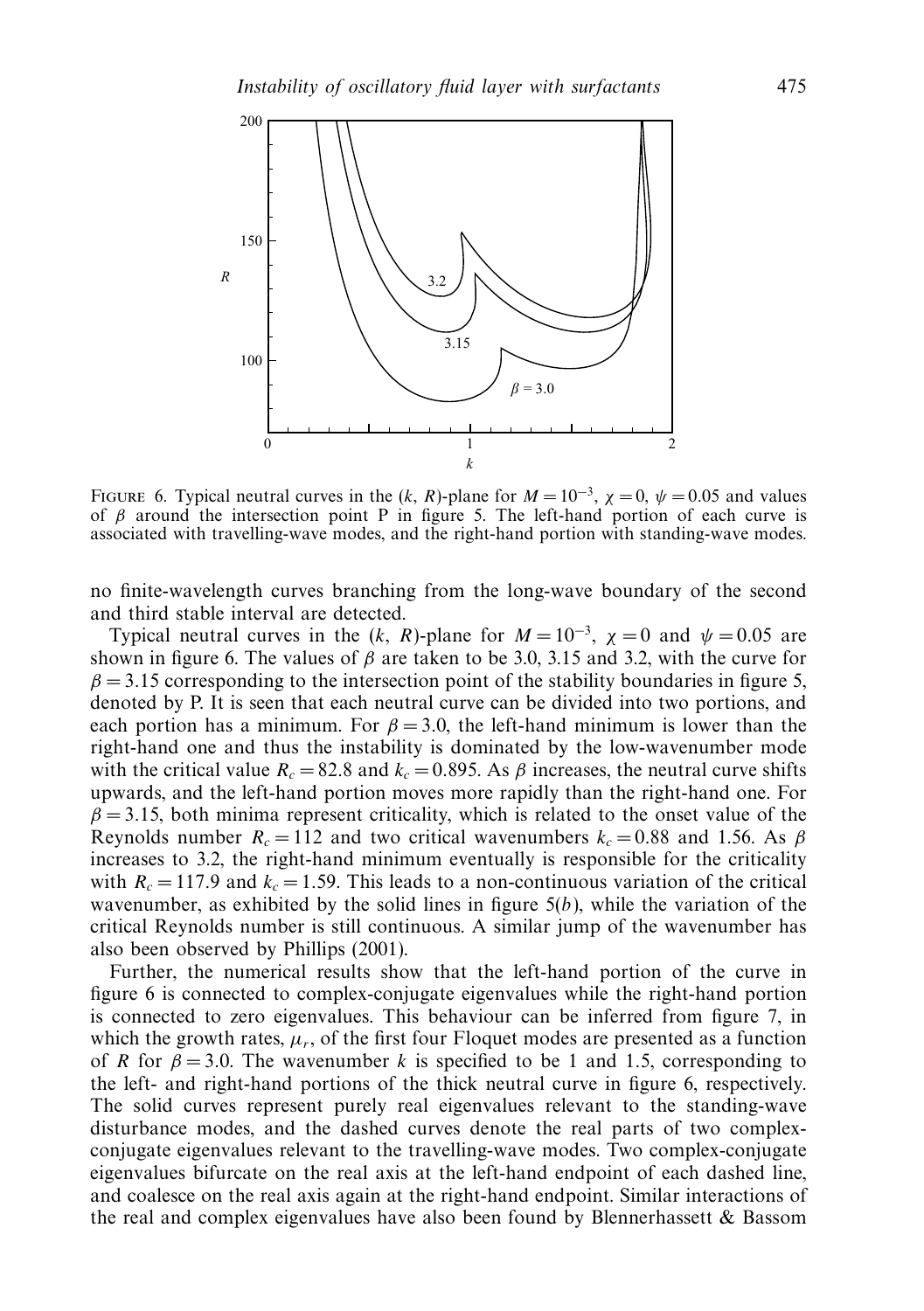

FIGURE 7. Variation of the real part of  $\mu$ ,  $\mu_r$ , corresponding to the first four modes as a function of *R* for  $\chi = 0$ ,  $\psi = 0.05$ ,  $M = 10^{-3}$ ,  $\beta = 3.0$  and (a)  $k = 1$ , (b)  $k = 1.5$ . The solid curves represent purely real values of  $\mu$  related to standing waves, and the dashed curves denote two complex  $\mu$  related to travelling waves. The solid circles denote where neutral modes responsible for criticality occur.

(2006) for the stability of an oscillatory flow in a wide channel. At low values of *R*, the solid curve of the first real eigenvalue is very close to but still less than zero and corresponds to damped disturbance modes. The values of  $\mu$  in the limit of  $R \to 0$ can be obtained asymptotically and are given in the Appendix. As an additional verification of our code, three eigenvalues obtained by the low-*R* asymptotics and numerical calculations are given in table 1 for comparison. The first eigenvalue is zero, corresponding to only the trivial solution. The second and third eigenvalues are complex conjugate and the fourth is real. The numerical results calculated for  $R = 0.5$  are accurate to four significant figures at least. Calculations performed at sufficient small values of *R* produce the full precision and the relevant results are not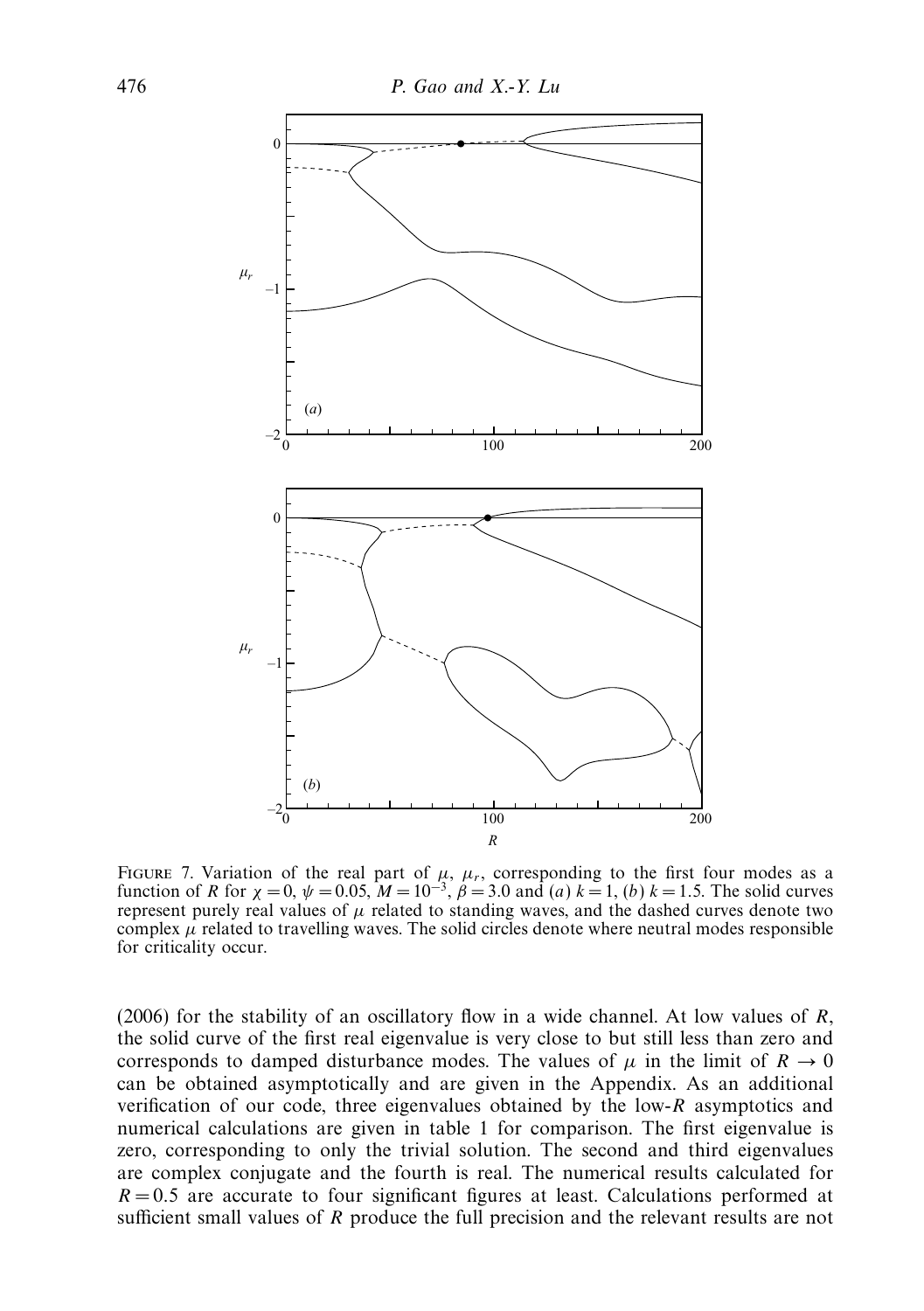|           |              | Complex $\mu$               | Real $\mu$       |
|-----------|--------------|-----------------------------|------------------|
| $k=1$     | $\mathsf{A}$ | $(-0.163600, +0.129833)$    | $(-1.153222, 0)$ |
|           | N            | $(-0.163610, +0.129819)$    | $(-1.153209, 0)$ |
| $k = 1.5$ | A            | $(-0.237132, \pm 0.347132)$ | $(-1.190857, 0)$ |
|           | N            | $(-0.237149, +0.347087)$    | $(-1.190834, 0)$ |

TABLE 1. Comparison of the Floquet exponents  $\mu$  for  $R \rightarrow 0$ ,  $k=1$  and 1.5 obtained by asymptotic predictions (A) and numerical calculations (N). Numerical results are calculated at  $R = 0.5$ . Other parameters are the same as those in figure 7.

shown here. For  $k = 1$  in figure  $7(a)$ , the neutral mode in the form of a travelling wave is first encountered at  $R = 84.2$ , where a dashed curve passes through zero, as indicated by the solid circle. For  $k = 1.5$  in figure 7(b), a zero eigenvalue is obtained at  $R = 98.4$ , corresponding to the neutral mode in the form of a standing wave. Here, it is necessary to note that the first two modes, responsible for the instability, are coupled with each other. This behaviour is different from the stability of steady film flow (e.g. Blyth & Pozrikidis  $2004a$ ; Wei  $2005a$ ), in which the modes can be easily distinguished and are usually named the interface mode (or Yih mode) and the surfactant mode (or Marangoni mode).

To investigate whether the flow is stabilized or destabilized by the presence of surfactant, extensive calculations of the critical Reynolds number *Rc* and the relevant critical wavenumber  $k_c$  have been performed for a variety of *M* and *β*. When *M* varies, three families of the finite-wavelength stability boundaries, lying in the three long-wave stable ranges of the modulation frequency, respectively, are obtained. Here, we will study each family separately. Stability characteristics of the flow over the first, second and third long-wave unstable intervals, corresponding to low-, medium- and high-frequency ranges of modulation, respectively, are shown in figures 8 to 10.

Figure  $8(a)$  shows the variation of the critical Reynolds number,  $R_c$ , as a function of *β* in the low-frequency range for several values of *M*. To exhibit clearly the differences among the curves, the stability boundaries are also plotted in figure  $8(b)$ using  $e^{-\beta}R_c$  as an ordinate. The endpoints of each curve correspond to the long-wave boundaries. For neatness, the vertical lines relevant to the long-wave boundaries and the finite-wavelength boundaries not associated with criticality are not drawn here. The surfactant affects the stability characteristics of the flow in the following ways. First, the increase of surface elasticity broadens the stable range of *β* for the longwave perturbation modes, that has been discussed in Gao & Lu (2006a). Secondly, the disturbances in the form of travelling waves may dominate the instability, different from the clean-surface case. Thirdly, the surfactant may have a stabilizing (destabilizing) influence on the flow by raising (lowering) the critical Reynolds number  $R_c$  for the onset of instability. For  $M = 10^{-5}$ , corresponding to a weak surface elasticity, *Rc* and *kc* are only slightly modified and a stabilizing influence can be observed. The relevant critical modes are the travelling waves, as indicated by the non-zero  $\mu_i$  in figure  $8(d)$ . As *M* increases, the stability boundary in figure  $8(a, b)$  begins to consist of the left-hand travelling-wave portion and the right-hand standing-wave portion, as described above. The travelling-wave portion becomes shorter with increasing *M* and eventually disappears for  $M = 10^{-1}$ . In addition, the critical Reynolds numbers of the travelling-wave portions are always higher than those of the clean-surface case. The standing-wave portion moves downwards as *M* increases and may intersect with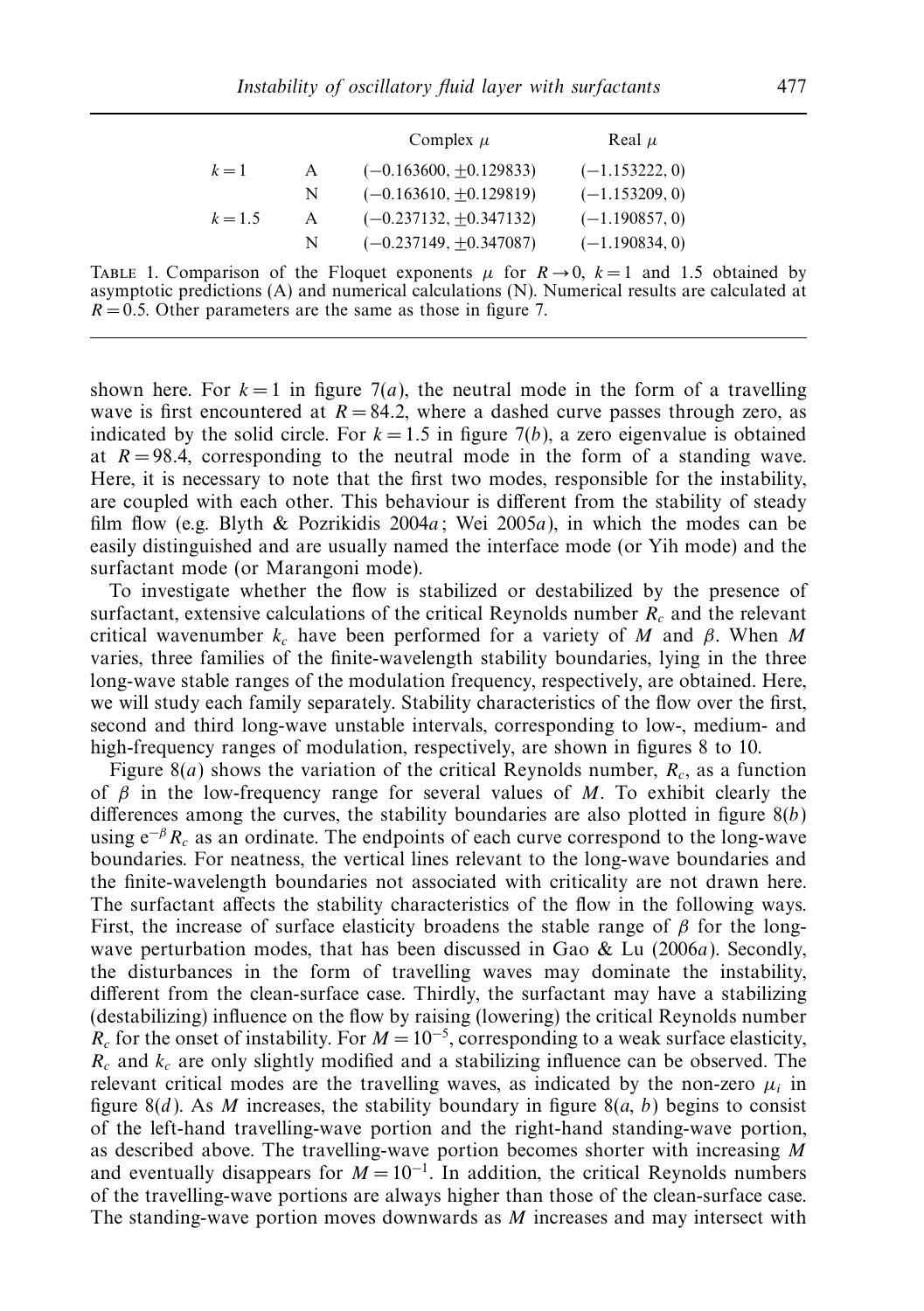

Figure 8. Effects of surfactants on the stability characteristics of the flow in the low-frequency range. Variation of (a) the critical Reynolds number  $R_c$ , (b)  $e^{-\beta}R_c$ , (c) the critical wavenumber  $k_c$  and (d) the imaginary part of  $\mu$ ,  $\mu_i$ , at criticality as functions of  $\beta$  for various values of *M*. The endpoints of each curve correspond to the long-wave boundaries.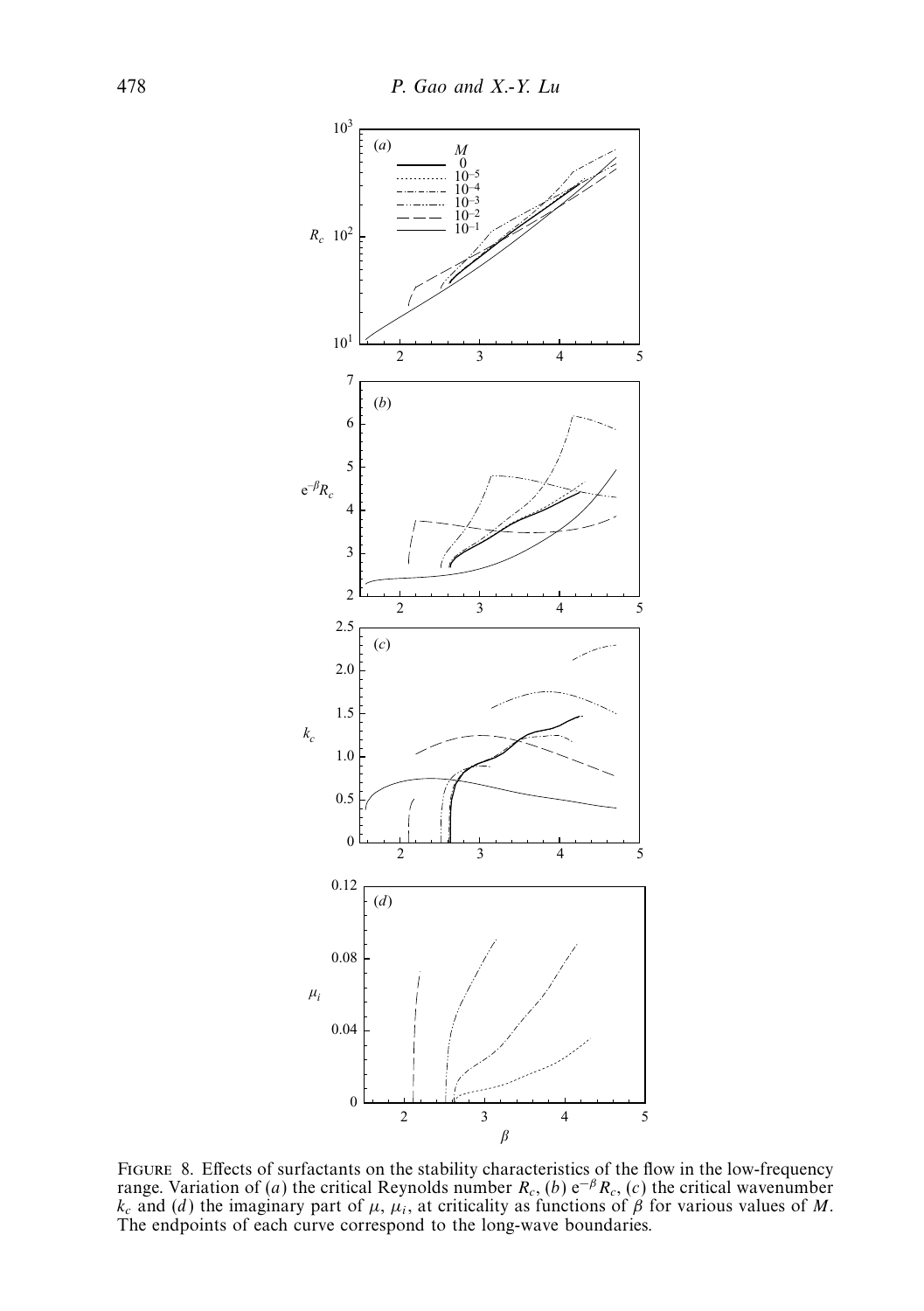

FIGURE 9. Variation of (a)  $R_c$ , (b)  $e^{-\beta}R_c$  and (c)  $k_c$  as functions of  $\beta$  in the medium-frequency range, where the solid circle and square represent the discontinuity locations of the curves for  $M = 10^{-7}$  and 10<sup>-6</sup>, respectively.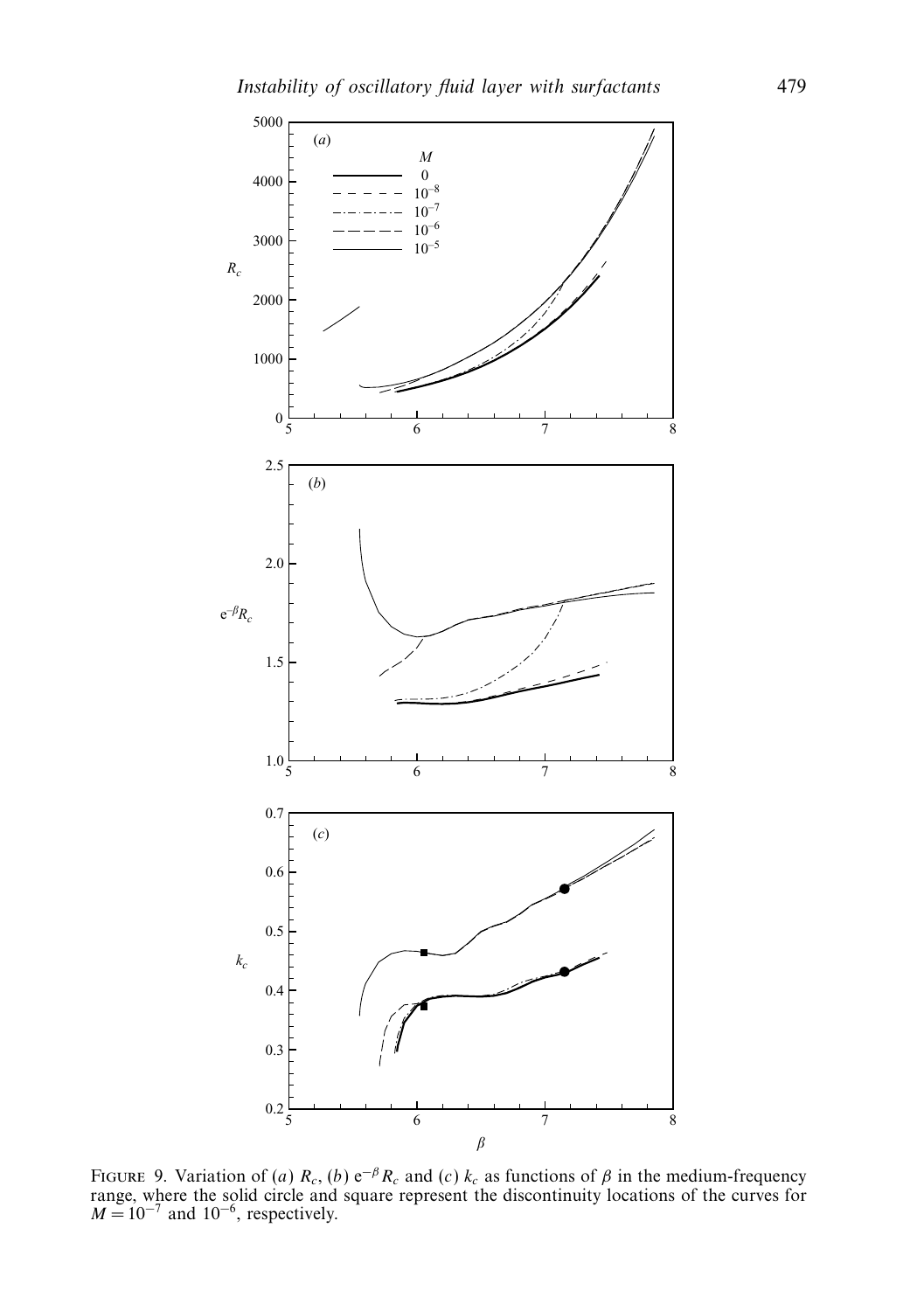

FIGURE 10. Variation of (a)  $R_c$  and (b)  $k_c$  as functions of  $\beta$  in the high-frequency range. The arrows indicate the direction of increasing *M*:  $M = 0$ ,  $1 \times 10^{-10}$ ,  $5 \times 10^{-10}$ ,  $1 \times 10^{-9}$ ,  $2 \times 10^{-9}$ and  $3 \times 10^{-9}$ .

the thick solid curve related to the clean-surface case. Thus, the flow is stabilized on the left-hand side of the intersecting point and destabilized on the right-hand side. For *M* = 10−1, the critical curve lies underneath the thick solid curve, so that the finite-wavelength instability of the clean-surface is always enhanced. For sufficiently large *M*, the change of the instability from the long- to finite-wavelength type occurs in a discontinuous way, which can be explained by the neutral curves similar to figure 4. Here, we should emphasize that the destabilizing effects of insoluble surfactants in the sense of lowering the critical Reynolds number is a new finding. The destabilization of the surfactants has never been found on the stability of the flow in the framework of long-wave theory (Gao  $& Lu 2006a$ ) as well as the stabilities of other configurations of free-surface flow without surface shear (e.g. Whitaker& Jones 1966; Lin 1970; Blyth & Pozrikidis 2004a), in which only stabilizing effects of the surfactants have been found.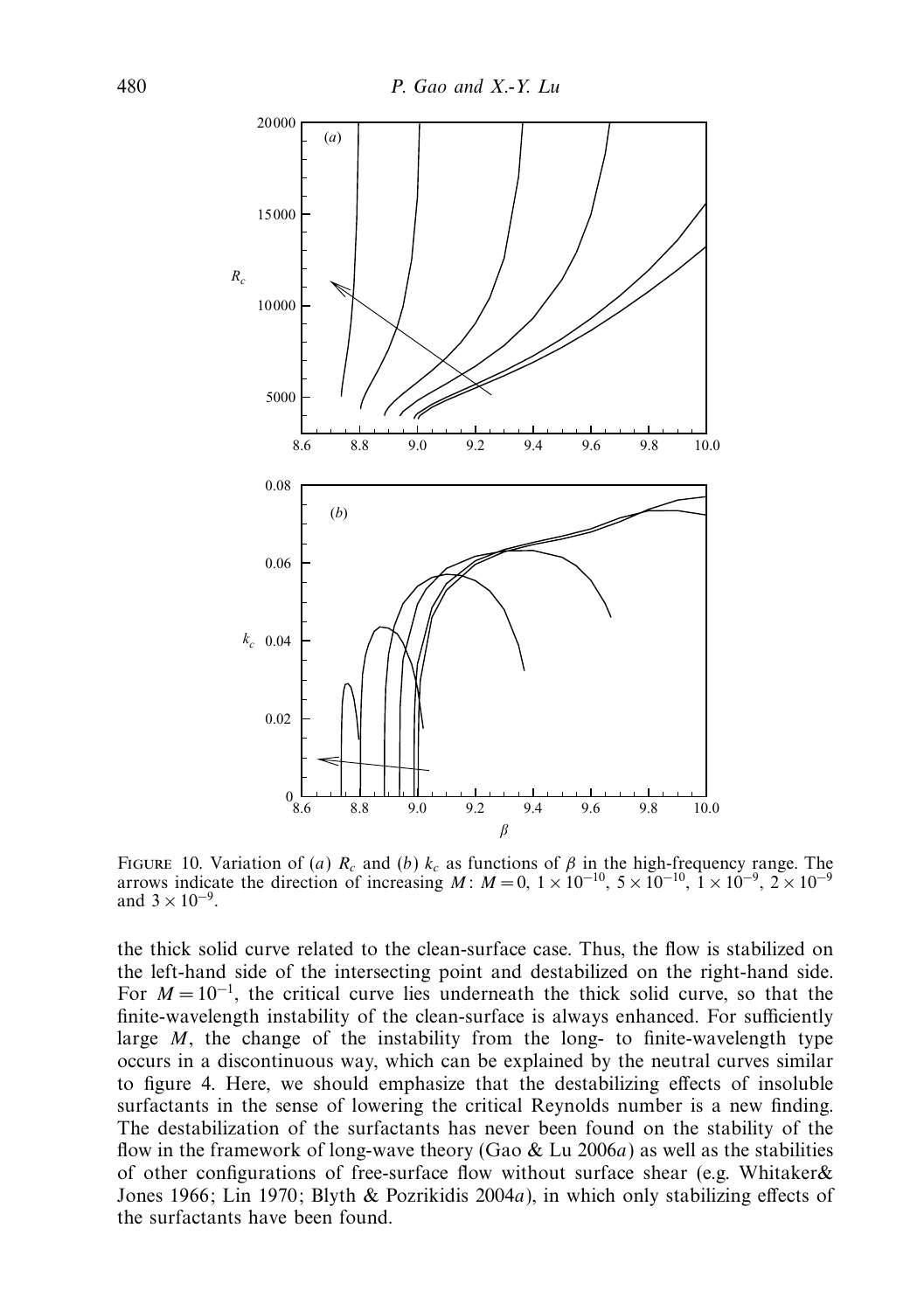The finite-wavelength stability boundaries in the second family are shown in figure 9, corresponding to the medium range of the modulation frequency. Compared with the low-frequency range, much higher values of *R<sub>c</sub>* are encountered. Since  $M = Ma/\psi R^2$ and the physically preferred values of the Marangoni number Ma are of *O*(1), we have much smaller values of *M*. A common feature of these curves is that the critical wavenumber  $k_c$  does not tend to zero near the long-wave boundary. The curve for  $M = 10^{-8}$  corresponds to the critical modes in the form of travelling waves. Both the travelling-wave and standing-wave instabilities occur for  $M = 10^{-7}$  and  $10^{-6}$ , as described above. In figure  $9(a)$ , a discontinuous behaviour can be observed on the stability boundary for  $M = 10^{-5}$ , whose left-hand portion actually belongs to the first family of stability boundaries in figure 8 (see also figure 5), and the corresponding curves are outside the scales in figures  $9(b)$  and  $9(c)$ . The increase of M leads mainly to the decrease of the frequency, at which the curves are split into two portions related to different stability features. The critical Reynolds number *Rc* and critical wavenumber  $k_c$  on the right-hand portions are insensitive to the variation of surfactant elasticity, and the curves for various *M* can hardly be distinguished. To show clearly the results in figure  $9(c)$ , we use the solid circles and squares to mark the discontinuity locations of the curves for  $M = 10^{-7}$  and  $10^{-6}$ , respectively. Thus, the curves on the left (right) of the symbols represent the critical wavenumbers for travelling (standing) waves. It is seen in figure  $9(a)$  that the curves for the surfactant-covered surface lie above the clean-surface curve, and hence the sufactants play a stabilizing role in the flow for the parameters considered here. However, the flow may also be destabilized for sufficiently large values of *M*, e.g.  $M = 10^{-3}$  in figure 5.

Figure 10 shows the variation of the critical Reynolds number  $R_c$  and wavenumber  $k_c$  versus *β* in the high-frequency range. Detailed examination of the neutral curves in the  $(k, R)$ -plane shows the existence of two unstable regions; one is related to the travelling-wave instability at small wavenumbers and the other to the second family of stability boundaries at large wavenumbers. Here, we deal mainly with the travellingwave instabilities which are dominant for the parameters considered. Figure  $10(b)$ shows that the critical wavenumber exhibits a non-monotonic behaviour. The critical Reynolds number increases when the surfactant is introduced. In addition, the width of the interval of  $\beta$ , where the instabilities of travelling-wave modes occur, shrinks as *M* increases, and eventually disappears for sufficiently large *M*. This behaviour reasonably explains why the finite-wavelength boundary branching off the long-wave boundary is not detected for  $M = 10^{-3}$  in figure 5.

# 4.3. Cases in the presence of gravity

We now turn to the cases in the presence of gravity with some typical parameters. Figure 11 shows the stability boundaries of a clean surface with  $M = 0$  (thin line) and a surfactant-covered surface with  $M = 10^{-2}$  (thick line). The parameter *χ* characterizing the strength of gravity is chosen as 1. Note that the case of  $M = 0$  has been studied by Or (1997). We reinvestigate the clean-surface case here to validate our code on the one hand, and to examine Or's results on the other hand. In the absence of surfactant, the finite-wavelength stability boundaries, represented by the oblique curves in figure  $11(a)$ , are in excellent agreement with those in Or (1997) except at large values of  $\beta$ , where, as clearly exhibited in figure 11(b), a crossover of the second and third branches occurs, which is different from Or (1997). The difference seems to be due to more strict criteria for the convergence employed in the present calculations. In addition, the wavenumber *k* relevant to the finite-wavelength instability predicted by Or is exhibited by the circles in figure  $11(c)$  for comparison. There is satisfactory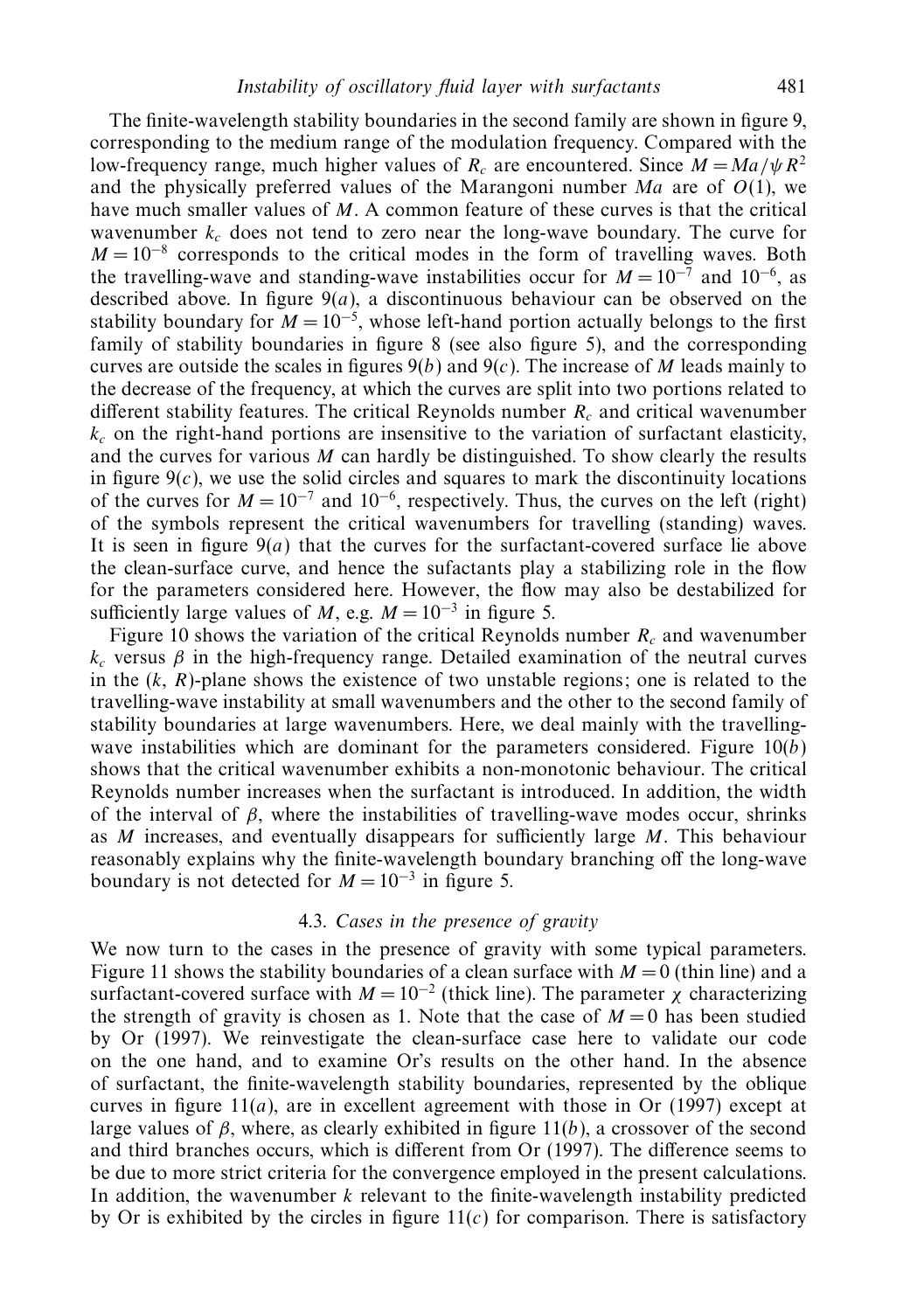

FIGURE 11. Stability boundaries in the (a) ( $\beta$ ,  $R/\chi^{1/2}$ )-plane and (b) ( $\beta$ ,  $e^{-\beta}R/\chi^{1/2}$ )-plane, and (c) variation of the corresponding wavenumber *k* with  $\beta$  for  $\chi = 1$ ,  $\psi = 0.05$ ,  $M = 0$  (thin line) or 10−<sup>2</sup> (thick line). The solid portions of the curves represent criticality, while the dashed portions are not associated with the critical conditions owing to the competition. Results of Or (1997) are indicated by the circles for comparison.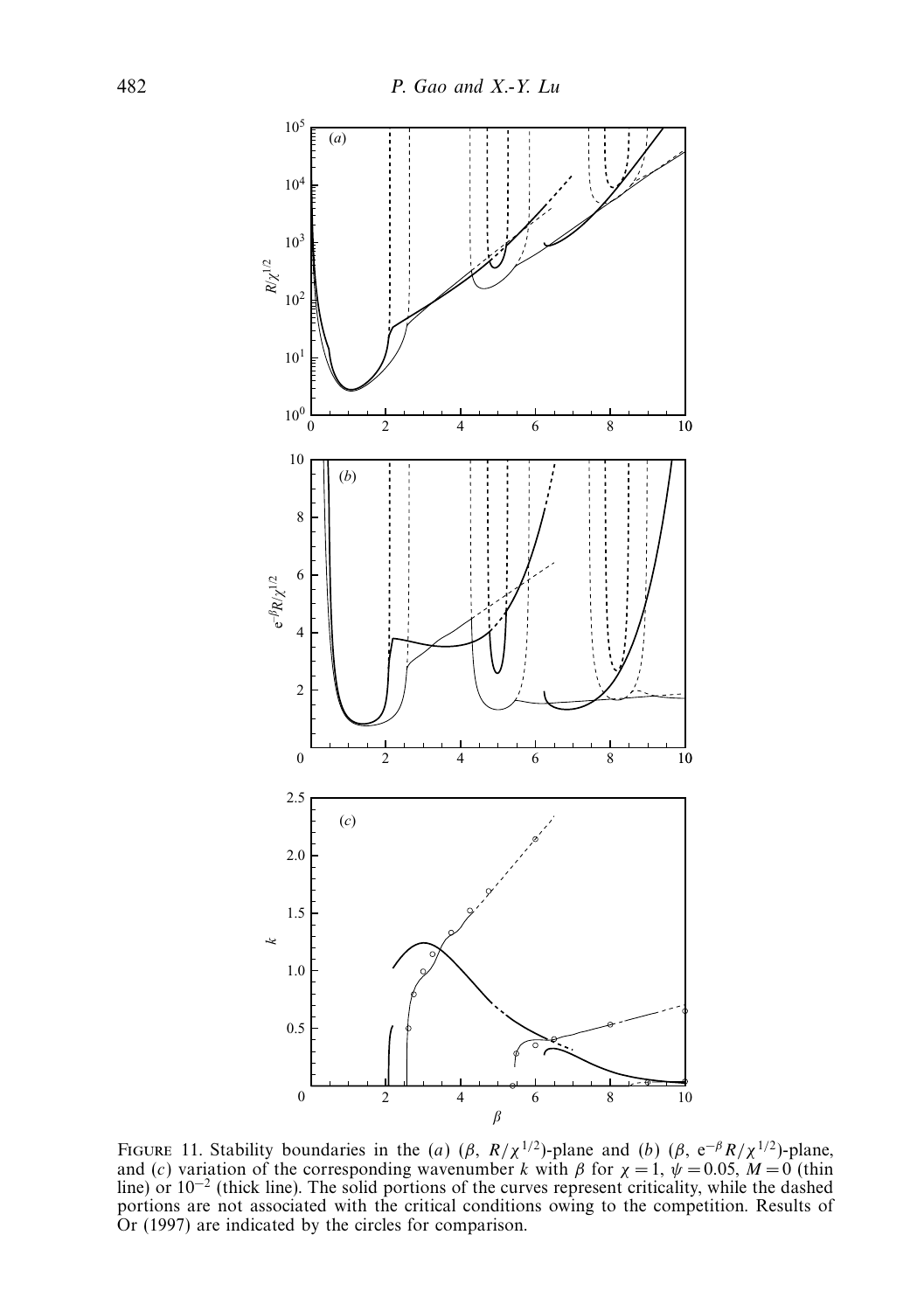

FIGURE 12. Typical neutral curves in the  $(k, R)$ -plane for the parameters in the vicinity of the second branch point in figure 11 when surfactant is absent. (a)  $\beta = 5.4475$ ; (b)  $\beta = 5.4480$ .

agreement of the present results with those in Or (1997). Note that the results reported in the present paper have been calculated at a small *β*-increment less than 0.1, so that more detailed structures of the curves can be resolved compared with the results of Or (1997, see figure 3 there).

Furthermore, another inconsistency between the present results and Or's is that the second branch point corresponds to a non-zero wavenumber in figure  $11(c)$ , similar to the zero-gravity case discussed above. This behaviour was overlooked in Or (1997), because he used only several calculated points to construct the curves. To address this issue, two typical neutral curves in the (*k*, *R*)-plane for *β* near the second branch point are shown in figure 12, similar to figure  $4(b)$  except that the neutral curves emerge from finite values of *R* at  $k = 0$ . In particular, both the neutral curves have a local minimum at  $k \approx 0.17$ . For  $\beta = 5.4475$ , the lowest minimum is encountered at  $k = 0$ , and thus long-wavelength disturbances are preferred, while a finite-wavelength instability occurs for  $\beta = 5.4480$ . This type of switch from the longto finite-wavelength instabilities differs from that occurring at the first branch point investigated by Or (1997). Considering the Reynolds number *R* at neutral conditions as a function of *k*, i.e.  $R = R(k)$ , Or has suggested that the branch points correspond to where the second-order derivative  $R_{kk}(0)$  switches sign. When  $R_{kk}(0) > 0$ , long-wave instabilities prevail, whereas when  $R_{kk}(0) < 0$ , finite-wavelength instabilities dominate. Thus, the condition  $R_{kk}(0) = 0$  was used to locate the branch points in a long-wave asymptotic analysis. However, this criterion is invalid for the second point shown above, since it is apparent that both the neutral curves in figure 12 have  $R_{kk}(0) > 0$ , whereas a switch of the stability types may also occur. Strictly speaking, the variation of the second branch point should be determined by accurate numerical solutions instead of the long-wave expansion. In spite of a misleading of stability type, the results of Or (1997, figure 5 there) still provide a reasonably approximate estimation of the location of the second branch point, since the accurate location is very close to asymptotic one.

In the presence of surfactants  $(M = 10^{-2})$ , the long-wave stability boundaries, denoted by the open-ended loops in figure  $11(a,b)$ , are shifted upwards, indicating the long-wave instabilities are suppressed, as revealed by Gao & Lu (2006a). Similar to the case in the absence of gravity, the finite-wavelength stability boundaries, corresponding to the travelling-wave modes, branch off the long-wave curves. As *β* increases to a threshold, instability induced by the standing-wave perturbations takes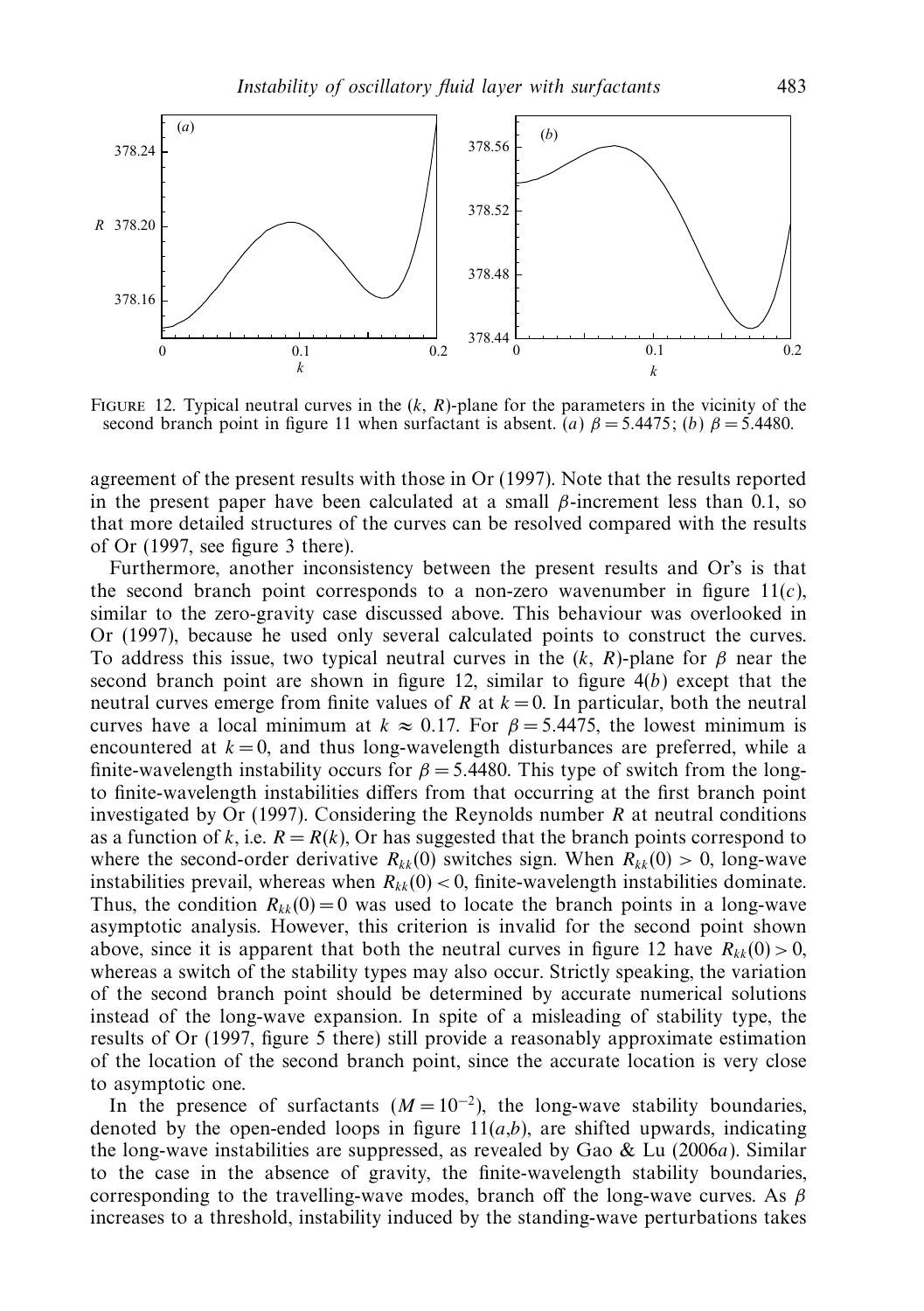over. For sufficiently large values of *β*, a finite-wavelength stability boundary emanates from a point away from the long-wave boundary owing to large Marangoni number Ma values. Finally, both the stabilizing and destabilizing effects of the surfactants may be observed. Since these features are qualitatively similar to those in the absence of gravity shown above, and the major differences occur in the long-wave region that has been investigated in our previous work (Gao  $\&$  Lu 2006a), the parametric study of the finite-wavelength stability characteristics with respect to *M* has not been shown in detail here.

#### 4.4. Eigenfunctions

For two-layer channel flow with an interfacial surfactant, the Marangoni-induced instability has been interpreted by considering the phase difference between the surfactant concentration and the surface deflection (Frenkel & Halpern 2002; Halpern & Frenkel 2003; Blyth & Pozrikidis 2004b). As demonstrated by Wei (2005b), this interpretation is only valid for special flow configurations and may lead to inconsistent conclusions for more general conditions. Instead, Wei (2005b) proposed an interpretation of the instability of a single-fluid film and a two-fluid channel flow with surfactants, based on disturbance vorticity, which had been used to deal with the surfactant-free film flows (Hinch 1984; Kelly et al. 1989; Charru & Hinch 2000). This viewpoint is appropriate because the instability may occur either at low Reynolds numbers, indicating weak inertial effects, or at large wavelength regimes, resulting in a uniform distribution of the disturbance vorticity across the fluid layer. However, it is not appropriate for the oscillatory flow considered here. Indeed, no obvious relations between the disturbance vorticity and the surface deformation can be obtained based on our calculations. Essentially, it is due to spatially distributed mass flow rate induced by the disturbance vorticity causing the growth or decaying of the surface deflection. Another aspect to identify the stability of the flow is the accumulation and the dilution of surfactant, induced by advective effects of the streamwise perturbation velocity,  $u'(x, 0, t)$ , at the surface. Gao & Lu (2006*a*) have shown that the growth (decaying) of the amplitudes of the surface wave and the surfactant wave is related to positive (negative) phase differences, i.e. Arg( $\phi(0)/h$ ) and Arg( $\phi_y(0)/\xi$ ), where  $\phi(0, t)$ and  $\phi_{\nu}(0, t)$  are the complex amplitudes of the mass flow rate across the fluid layer and perturbating surface velocity  $u'(x, 0, t)$ , respectively. These interpretations can also be applied to the finite-wavelength stabilities.

Typical critical modes through a modulation cycle are shown in figure 13 for  $\chi = 0$ ,  $\psi = 0.05$  and  $M = 10^{-3}$ . The values of  $\beta$  are specified to be 3.0 and 3.2, as shown in figure 5, corresponding to the travelling- and standing-wave instabilities, respectively. The critical mode in the form of travelling wave is associated with the eigenvalue  $\mu = 0.08$ i. The disturbance streamfunctions are shown in figure 13(*a*, *b*) by the contours of  $|\hat{\phi}(y, t)|$ . The primary activity of the disturbance flow occurs in a layer adjacent to the free surface as expected. The variations of the amplitudes of surface wave and surfactant concentration wave, together with the phase differences  $Arg(\phi(0)/h)$  and  $Arg(\phi_y(0)/\xi)$ , are shown in figures 13(c, d) and 13(e, f), respectively. Note that the eigenfunctions are normalized by

$$
\int_0^{2\pi} \hat{h}(t) \, \mathrm{d}t = 1.
$$

It is clear that the positive (negative)  $Arg(\phi(0)/h)$  corresponds to the growth (decaying) of  $|\hat{h}|$ , so is the relation between Arg $(\phi_y(0)/\xi)$  and  $|\hat{\xi}|$ , in accordance with Gao & Lu (2006a). The phase differences between the surfactant concentration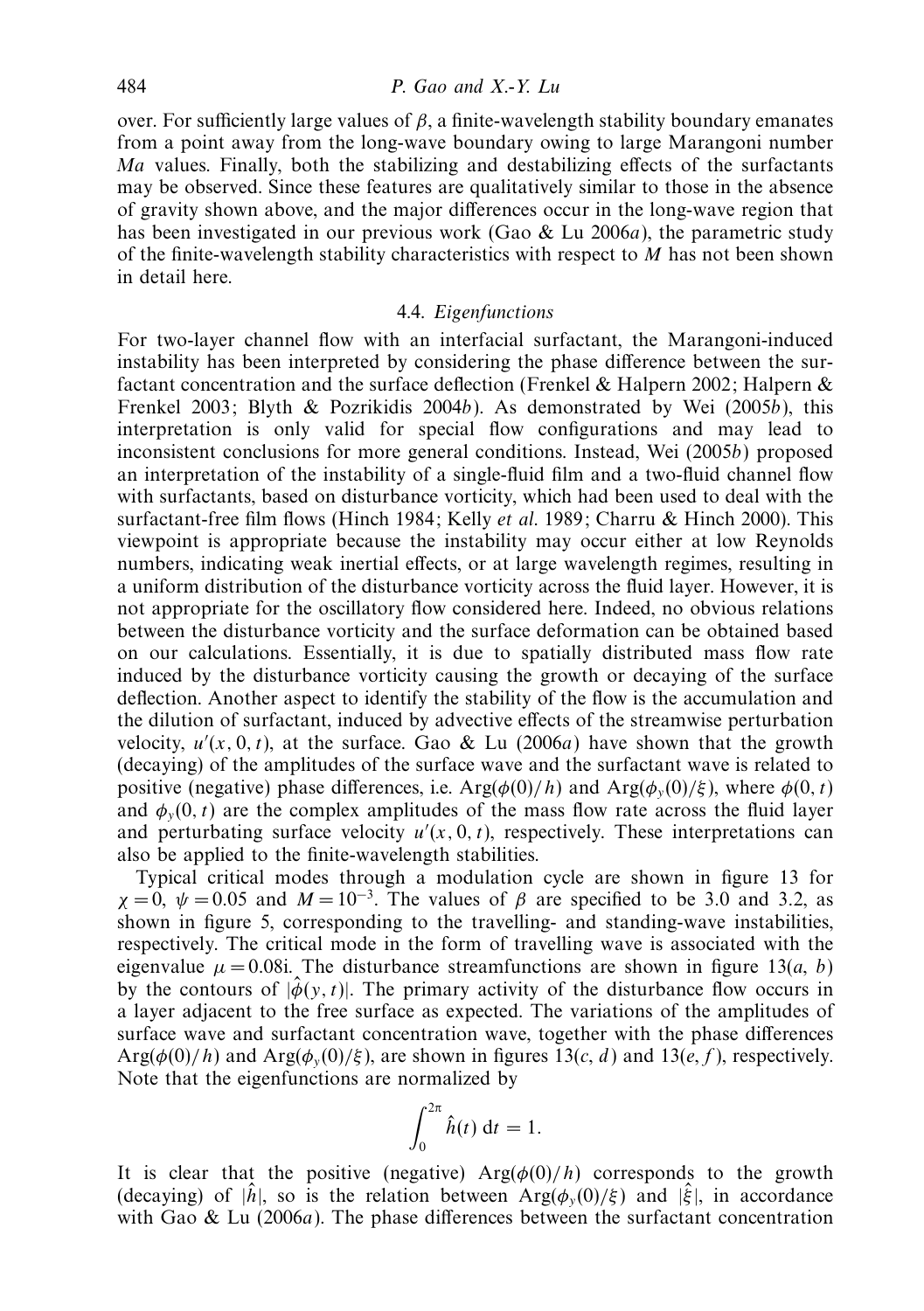

FIGURE 13. Properties of typical critical modes over a period for  $\chi = 0$ ,  $\psi = 0.05$  and  $M = 10^{-3}$ . Results in the left-hand column are obtained at  $\beta = 3$ , corresponding to a travelling-wave mode with  $\mu$  = 0.08i. Results in the right-hand column are calculated at  $\beta$  = 3.2, corresponding to a standing-wave mode.  $(a, b)$  the contours of  $|\hat{\phi}(y, t)|$  with an interval of 0.01. The phase differences, defined on  $[-\pi, \pi]$ , and the amplitudes of the eigenfunctions are denoted by the solid and dashed lines, respectively.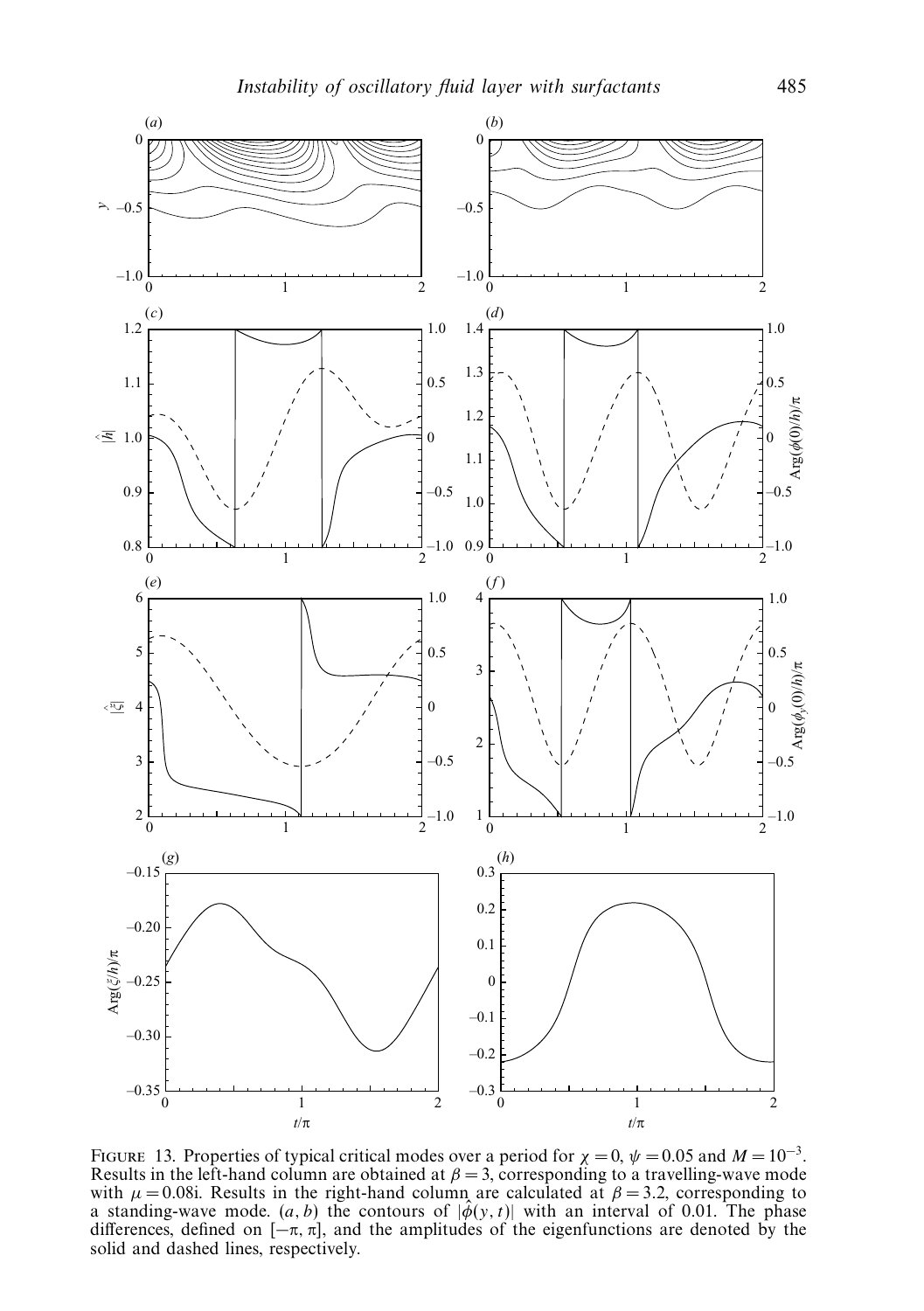wave and the surface wave are exhibited in figure  $13(g, h)$ . It is found that the values of Arg(*ξ/h*) are always negative for the travelling-wave modes, and vary around zero for the standing-wave modes. The occurrence of the standing modes can be explained as follows. If the surfactant concentration wave induces the surface wave to propagate to the right at an instant  $t_0$ , it makes the surface wave propagate to the left at  $t_0 + \pi$ , owing to an opposite phase difference. Hence the mode has a form of standing wave in the sense of averaging over one period.

## *5. Concluding remarks*

The linear stability of a fluid layer driven by an oscillating plate and covered by an insoluble surfactant has been investigated for disturbances of arbitrary wavenumbers with a wide range of amplitude and frequency of the modulation as well as surfactant elasticity. Our extensive results show that finite-wavelength instability may not only occur, but also can be more unstable than the long waves. Thus, considering only the stability characteristics of long-wave disturbances, as in Gao & Lu (2006a), is insufficient to determine the final fate of the system. Further, the finite-wavelength stability characteristics of the flow with and without gravity are qualitatively similar to each other, while major differences exist in the long-wave instabilities. Thus, the finite-wavelength instabilities of the zero-gravity case are elucidated in detail, while those in the presence of gravity are similar.

The occurrence of either long- or finite-wavelength instabilities depends primarily on the amplitude and frequency of the modulation, characterized by *R* and *β*, respectively. In the absence of gravity, the long-wave instability occurs for alternative bandwidths of frequency, and the deformation of the surface grows exponentially once the modulations with non-zero amplitude are imposed, i.e.  $R > 0$ . Otherwise, for the frequencies where long waves are damped, the finite-wavelength instability arises for sufficiently large amplitudes of the modulation, i.e.  $R > R_c > 0$ . Thus, the transition from the long- to finite-wavelength instabilities with increasing frequency occurs in a discontinuous way. In addition, the two types of instability can coexist for some ranges of frequency, and the competition between them always results in the dominance of long waves. Generally, the critical Reynolds number  $R_c$  increases with the imposed frequency so that the stability boundaries associated with the finitewavelength instability exhibit a monotonically increasing behaviour. A qualitative interpretation can be given as the modulation with a high frequency may cause a thinner Stokes layer near the wall and therefore a weaker basic flow near the surface, which can be reinforced by increasing the amplitude of the oscillation to destabilize the flow, leading to a higher critical Reynolds number.

The major finding of the present study is that the presence of surfactants can either stabilize or destabilize the instability of the flow depending on the strength of the surface elasticity. It is found in Gao & Lu  $(2006a)$  that the effect of surfactants is always stabilizing for long waves. However, the critical Reynolds number can be either raised or lowered by the surfactants depending on the parameters, so both stabilizing and destabilizing effects of surfactants are detected in the current work. Generally, for a weak surface elasticity, which is characterized by the dimensionless number *M*, the stabilization of the flow is encountered, as also found extensively in steady-flow systems with a free surface; whereas for a large surface elasticity, the presence of surfactants tends to destabilize the flow. Note that the destabilizing effect of surfactants has never been found in free-surface flow systems. In addition, different from the clean-surface case (Or 1997), in which the critical modes have the form of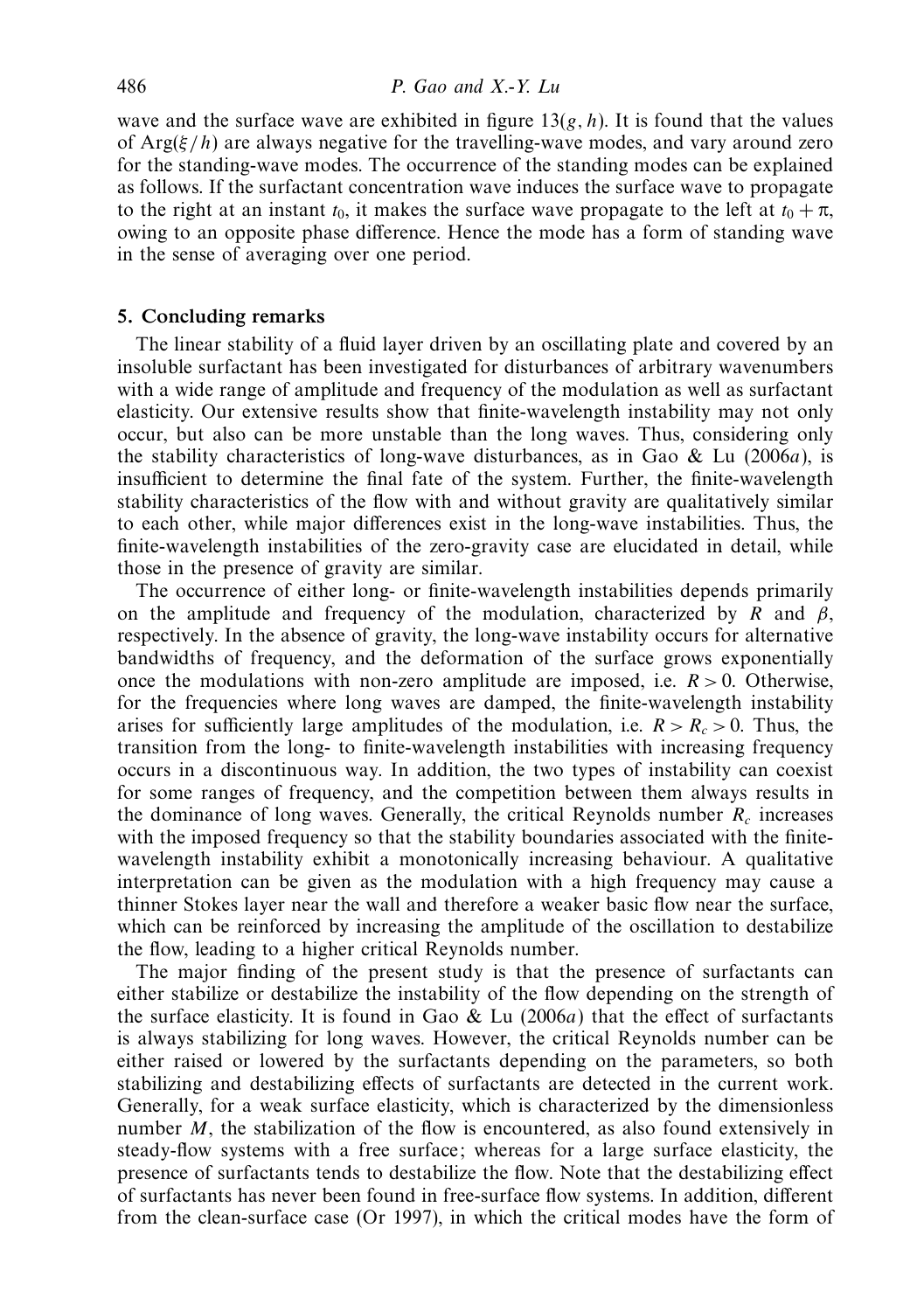standing waves, instabilities dominated by the travelling-wave modes can also occur here. The corresponding wavenumbers of the travelling-wave branch of the neutral curve are larger than those of the standing-wave branch for a group of parameters. In addition, the variation of the critical wavenumber along each finite-wavelength boundary exhibits a strongly non-monotonic feature compared with the clean surface case. As the imposed frequency increases, the preferred wavenumber may switch from one branch to the other in a discontinuous way.

In the present problem, the stability of the flow is determined by two coupled Floquet modes associated with the surface deformation and the Marangoni force. The travelling-wave modes are related to the eigenvalues which are complex conjugate to each other, and therefore  $\mu_i \neq 0$ . We emphasize that the occurrence of travelling-wave modes does not conflict with the results of Or (1997) for an oscillatory clean-surface flow, wherein the neutral modes always have the form of standing waves, i.e.  $\mu_i = 0$ . Or (1997) has demonstrated the non-existence of subharmonic solutions ( $\mu_i = 1/2$ ) in a shear-modulated system. However, this argument does not exclude the possibility of the existence of quasi-periodic solutions for  $0 < \mu_i < 1/2$ . Indeed, our extensive examination of the travelling-wave solutions indicates that  $\mu_i$  is always less than  $1/2$ , consistent with Or's results.

The results have been shown for *β <* 10 in this paper. For higher values of frequencies, the modulation-induced Stokes layer is confined in a very thin region adjacent to the plate. Thus, the influence of the modulation on the dynamics of the surface is weak and the growth rate of the disturbance modes is exponentially small. In this situation, the round-off error begins to pollute the eigenvalues, leading to difficulties in the investigations of the instability caused by the free surface at high frequencies. On the other hand, for sufficiently high frequencies, the shear modes associated with the underlying basic velocity profile may dominate the stability characteristics, which should tend to that of plane Stokes layers (Blennerhassett & Bassom 2002; Gao & Lu 2006b; Blennerhassett & Bassom 2006). This type of instability has been studied using a more appropriate definition of the Reynolds number based on the thickness of Stokes layers.

This work was supported by the Innovation Funds of Graduates at USTC, the National Natural Science Foundation of China (nos. 90405007 and 10332040), the Hundred Talents Program of the Chinese Academy of Sciences, and Program for Changjiang Scholars and Innovative Research Team in University.

#### Appendix. The limit of  $R \to 0$

As the Reynolds number *R* tends to zero with fixed *M*, an analytical solution of the differential system  $(2.7)$  to  $(2.12)$  can be represented as

$$
\phi(y,t) = \phi_0(y,t) + R\phi_1(y,t) + \cdots,
$$
\n(A1)

$$
h(t) = Rh_1(t) + \cdots, \quad \xi(t) = \xi_0(t) + R\xi_1(t) + \cdots.
$$
 (A2)

The leading-order system is

$$
2\beta^2 \frac{\partial}{\partial t} \left( \frac{\partial^2}{\partial y^2} - k^2 \right) \phi_0 = \left( \frac{\partial^2}{\partial y^2} - k^2 \right)^2 \phi_0, \tag{A 3}
$$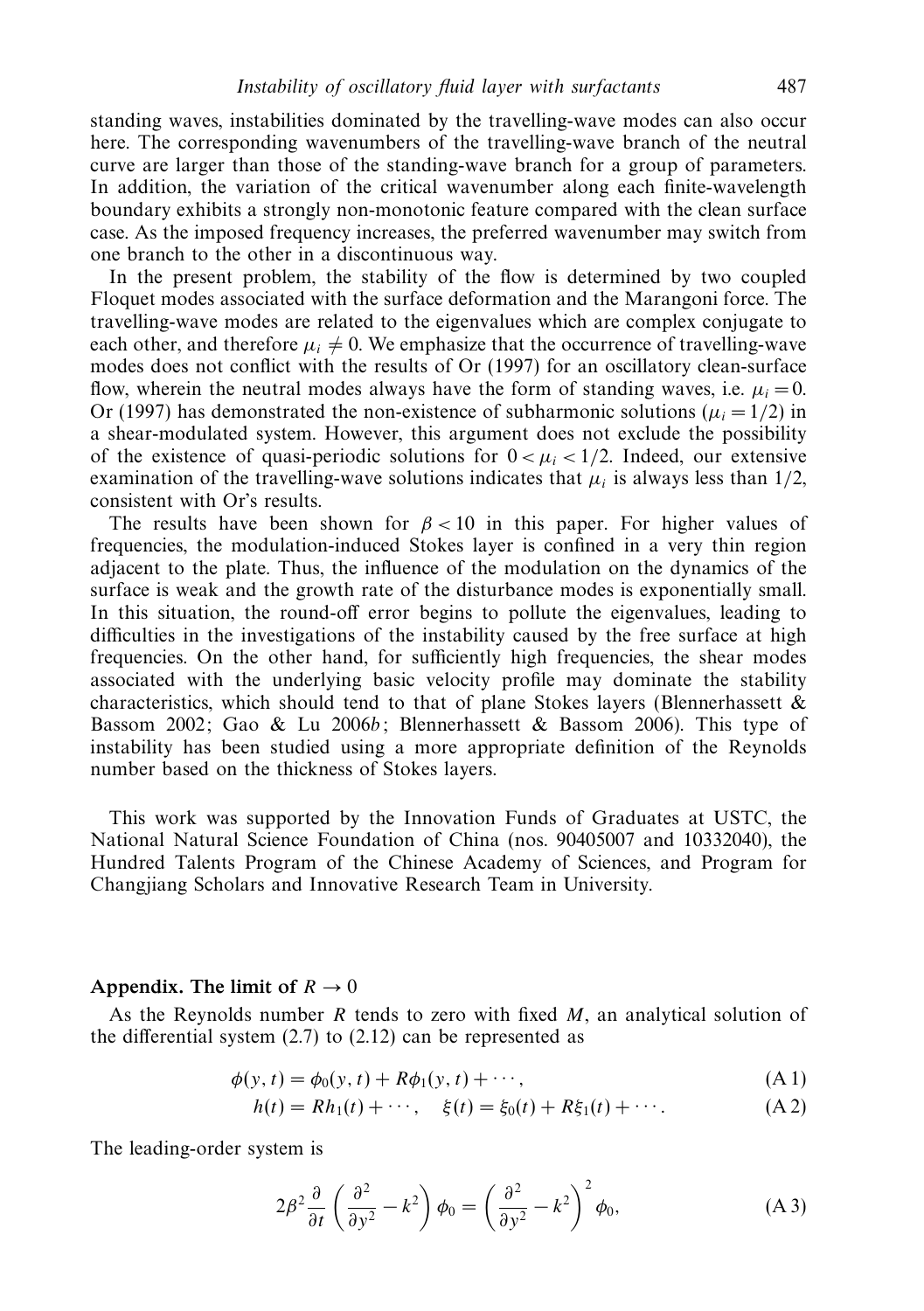subject to the boundary conditions

$$
\phi_0 = \frac{\partial \phi_0}{\partial y} = 0 \quad \text{at} \quad y = -1,\tag{A4}
$$

and

$$
2\beta^2 \frac{\partial^2 \phi_0}{\partial t \partial y} - \left(\frac{\partial^2}{\partial y^2} - 3k^2\right) \frac{\partial \phi_0}{\partial y} + ik \left(2\chi + \frac{k^2}{\psi}\right) h_1 = 0, \tag{A.5}
$$

$$
\frac{\partial^2 \phi_0}{\partial y^2} + k^2 \phi_0 = 0, \tag{A 6}
$$

$$
2\beta^2 \frac{\partial h_1}{\partial t} + ik\phi_0 = 0 \quad \text{at} \quad y = 0. \tag{A 7}
$$

It can be seen that  $\xi_0$  does not enter the boundary conditions for  $\phi_0$  and hence the surfactant transport equations is not required.

Since the coefficients of the system are independent of *t*, we can express  $\phi_0$  and  $h_1$ as

$$
\phi_0(y, t) = e^{\mu t} \Upsilon(y), \quad h_1(t) = e^{\mu t} \theta.
$$
 (A 8)

Substituting  $(A 8)$  into  $(A 3)$  yields

$$
\left(\frac{\mathrm{d}^2}{\mathrm{d}y^2} - \gamma^2\right) \left(\frac{\mathrm{d}^2}{\mathrm{d}y^2} - k^2\right) \Upsilon = 0, \tag{A9}
$$

which is solved with the conditions

$$
\Upsilon(-1) = \frac{\mathrm{d}\Upsilon}{\mathrm{d}y}(-1) = 0,\tag{A.10}
$$

$$
(\gamma^2 + 2k^2)\frac{d\Upsilon}{dy}(0) - \frac{d^3\Upsilon}{dy}(0) + \frac{k^2}{\gamma^2 - k^2} \left(2\chi + \frac{k^2}{\psi}\right)\Upsilon(0) = 0, \quad (A11)
$$

$$
\frac{\mathrm{d}^2 \Upsilon}{\mathrm{d} y^2}(0) + k^2 \Upsilon(0) = 0,\tag{A.12}
$$

where  $\gamma^2 = 2\beta^2\mu + k^2$ . When deriving tangential stress condition (A 11), the kinematic condition  $\theta = -i\frac{k\gamma}{(\gamma^2 - k^2)}$  has been used. The general solution of (A9) has the form

$$
\Upsilon(y) = C_1 \cosh \gamma y + C_2 \sinh \gamma y + C_3 \cosh ky + C_4 \sinh ky, \tag{A 13}
$$

where the coefficients  $C_i$  ( $j = 1, 2, 3, 4$ ) are determined by the boundary conditions, and can be given in the matrix form

$$
\begin{pmatrix}\n\cosh \gamma & -\sinh \gamma & \cosh k & -\sinh k \\
-\gamma \sinh \gamma & \gamma \cosh \gamma & -k \sinh k & k \cosh k \\
\frac{k^2}{\gamma^2 - k^2} \left(2\chi + \frac{k^2}{\psi}\right) & 2\gamma k^2 & \frac{k^2}{\gamma^2 - k^2} \left(2\chi + \frac{k^2}{\psi}\right) & k(\gamma^2 + k^2) \\
\gamma^2 + k^2 & 0 & 2k^2 & 0\n\end{pmatrix}\n\begin{pmatrix}\nC_1 \\
C_2 \\
C_3 \\
C_4\n\end{pmatrix} = 0.
$$
\n(A14)

The existence of a non-trivial solution requires the determinant of the coefficient matrix to be zero, which produces an infinite family of  $\gamma$  and therefore  $\mu$ . In general, both purely real and complex eigenvalues are found, different from the well-known Dolph–Lewis eigenvalues (Dolph & Lewis 1958).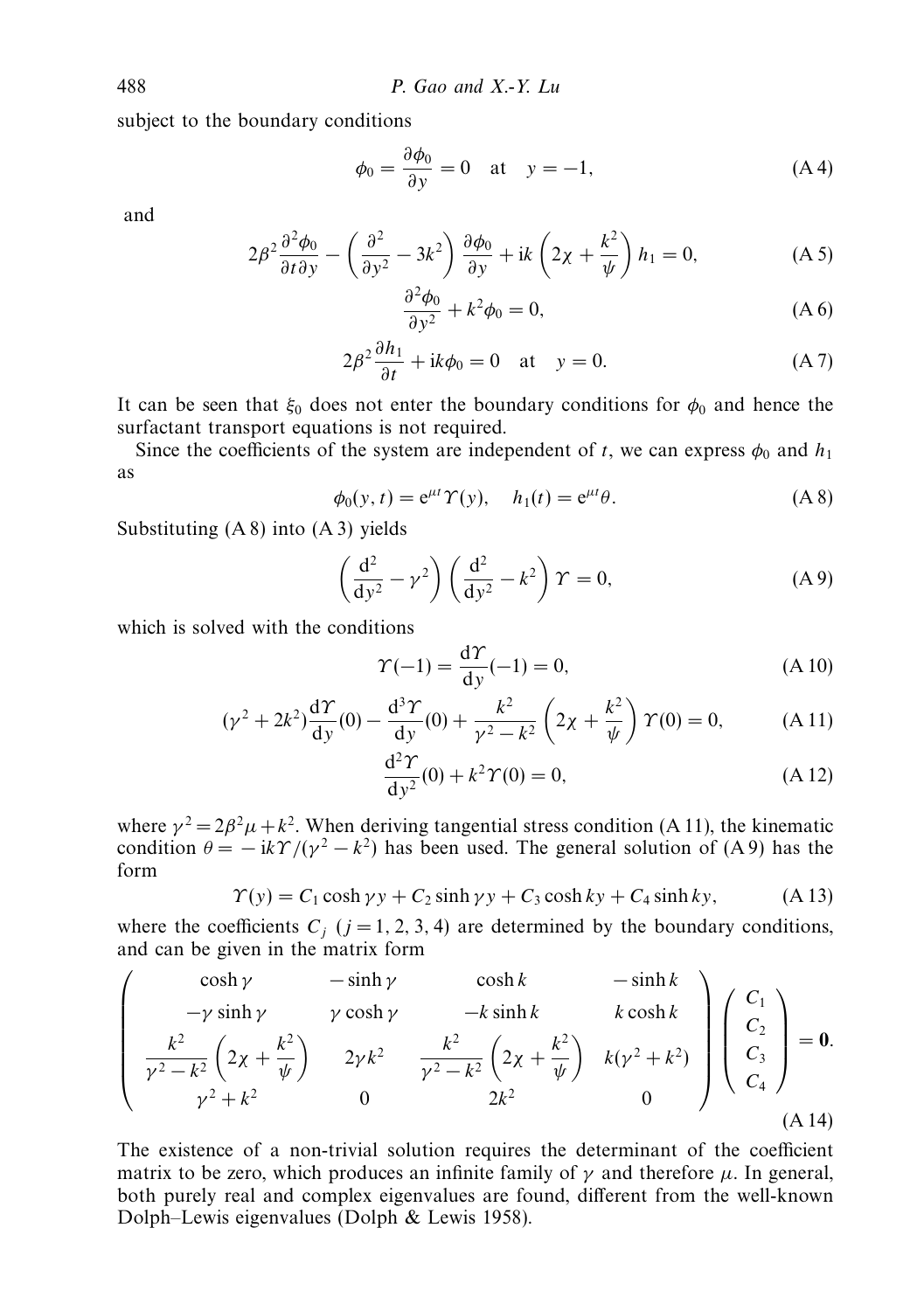#### **REFERENCES**

- Blennerhassett, P. J. & Bassom, A. P. 2002 The linear stability of flat Stokes layers. J. Fluid Mech. **464**, 393–410.
- BLENNERHASSETT, P. J. & BASSOM, A. P. 2006 The linear stability of high-frequency oscillatory flow in a channel. J. Fluid Mech. **556**, 1–25.
- BLYTH, M. G. & POZRIKIDIS, C. 2004a Effect of surfactant on the stability of film flow down an inclined plane. J. Fluid Mech. **521**, 241–250.
- BLYTH, M. G. & POZRIKIDIS, C. 2004b Effect of surfactants on the stability of two-layer channel flow. J. Fluid Mech. **505**, 59–86.
- CANUTO, C., HUSSAINI, M. Y., QUARTERONI, A. & ZANG, T. A. 1988 Spectral Methods in Fluid Dynamics. Springer.
- Charru, F. & Hinch, E. J. 2000 'Phase diagram' of interfacial instabilities in a two-layer Couette flow and mechanism of the long-wave instability. J. Fluid Mech. **414**, 195–223.
- COWARD, A. V. & PAPAGEORGIOU, D. T. 1994 Stability of oscillatory two-phase Couette flow. IMA J. Appl. Maths **53**, 75–93.
- Coward, A. V. & RENARDY, Y. Y. 1997 Small-amplitude oscillatory forcing on two-layer plane channel flow. J. Fluid Mech. **334**, 87–109.
- Dolph, C. L. & Lewis, D. C. 1958 On the application of infinite systems of ordinary differential equations to perturbations of plane Poiseuille flow. Q. Appl. Maths **16**, 97–110.
- Fornberg, B. 1996 A Practical Guide to Pseudospectral Methods. Cambridge University Press.
- FRENKEL, A. L. & HALPERN, D. 2002 Stokes-flow instability due to interfacial surfactant. Phys. Fluids **14**, L45–L48.
- Frenkel, A. L. & Halpern, D. 2005 Effect of inertia on the insoluble-surfactant instability of a shear flow. Phys. Rev. E **71**, 016302.
- GAO, P. & Lu, X.-Y. 2006a Effect of surfactants on the long-wave stability of oscillatory film flow. J. Fluid Mech. **562**, 345–354.
- GAO, P. & Lu, X.-Y. 2006b Effects of wall suction/injection on the linear stability of flat Stokes layers. J. Fluid Mech. **551**, 303–308.
- GAO, P. & Lu, X.-Y. 2006c Instability of channel flow with oscillatory wall suction/blowing. Phys. Fluids **18**, 034102.
- Gao, P. & Lu, X.-Y. 2007 Effect of surfactants on the inertialess instability of a two-layer film flow. J. Fluid Mech. **591**, 495–507.
- Halpern, D. & Frenkel, A. L. 2001 Saturated Rayleigh–Taylor instability of an oscillating Couette film flow. J. Fluid Mech. **446**, 67–93.
- HALPERN, D. & FRENKEL, A. L. 2003 Destabilization of a creeping flow by interfacial surfactant: linear theory extended to all wavenumbers. J. Fluid Mech. **485**, 191–220.
- Hinch, E. J. 1984 A note on the mechanism of the instability at the interface between two shearing flows. J. Fluid Mech. **144**, 463–465.
- Kelly, R. E., Goussis, D. A., Lin, S. P. & Hsu, F. K. 1989 The mechanism for surface wave instability in film flow down an inclined plane. Phys. Fluids A **1**, 819–828.
- von Kerczek, C. & Davis, S. H. 1974 Linear stability theory of oscillatory Stokes layers. J. Fluid Mech. **62**, 753–773.
- KING, M. R., LEIGHTON, D. T. & MCCREADY, M. J. 1999 Stability of oscillatory two-phase Couette flow: theory and experiment. Phys. Fluids **11**, 833–844.
- Li, X. F. & Pozrikidis, C. 1997 The effect of surfactants on drop deformation and on the rheology of dilute emulsions in Stokes flow. J. Fluid Mech. **341**, 165–194.
- Lin, S. P. 1970 Stabilizing effects of surface-active agents on a film flow. AIChE J. **16**, 375–379.
- Or, A. C. 1997 Finite-wavelength instability in a horizontal liquid layer on an oscillating plane. J. Fluid Mech. **335**, 213–232.
- Or, A. C. & Kelly, R. E. 1998 Thermocapillary and oscillatory-shear instabilities in a layer of liquid with a deformable surface. J. Fluid Mech. **360**, 21–39.
- Ostrach, S. 1982 Low-gravity fluid flows. Annu. Rev. Fluid. Mech. **14**, 313–345.
- PHILLIPS, W. R. C. 2001 On an instability to Langmuir circulations and the role of Prandtl and Richardson numbers. J. Fluid Mech. **442**, 335–358.
- Pozrikidis, C. 2003 Effect of surfactants on film flow down a periodic wall. J. Fluid Mech. **496**, 105–127.